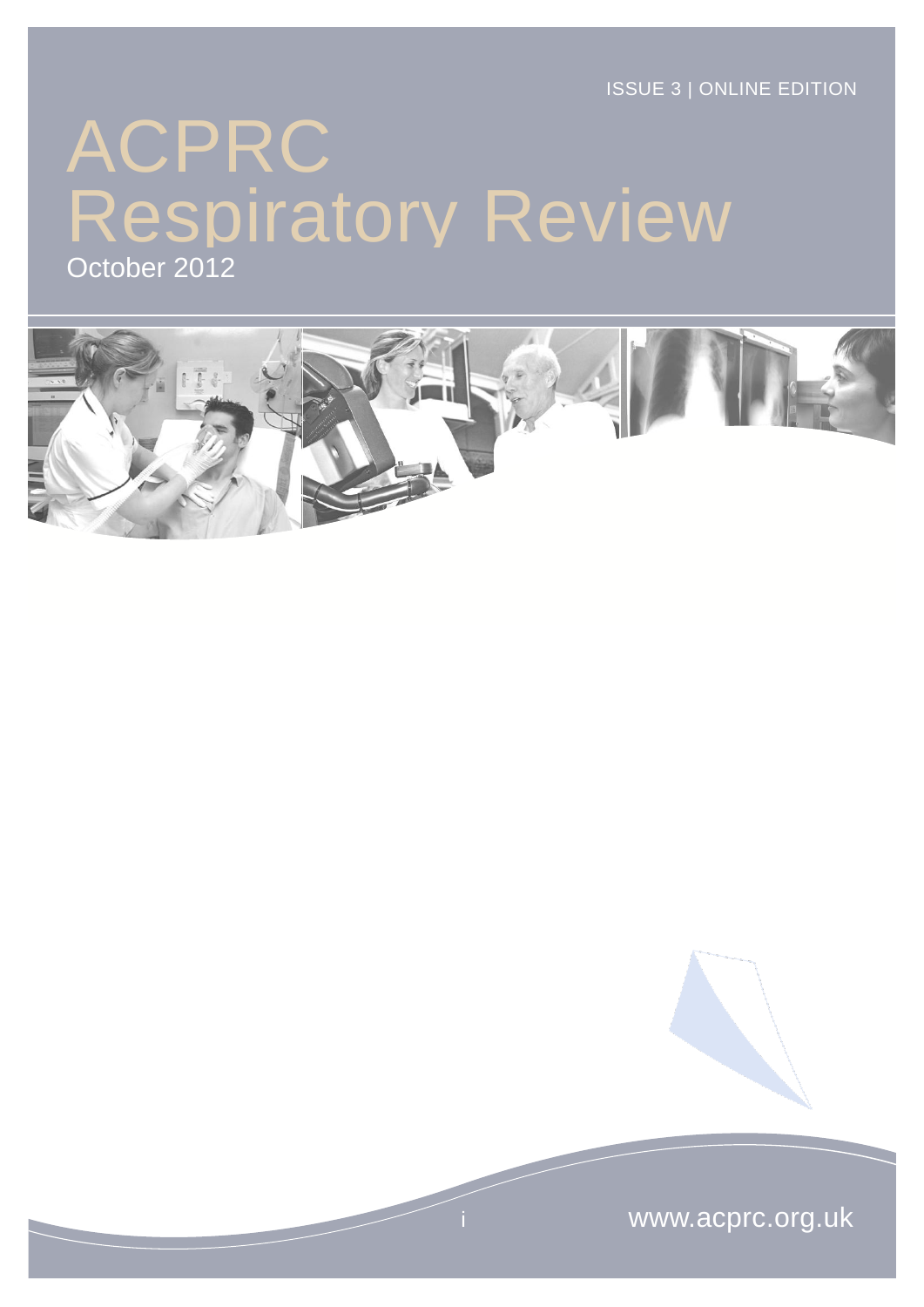

Welcome to the Respiratory Review for January-June 2012. The ACPRC would like to thank reviewers for their ongoing commitment to this publication. **Lauren Hogg -** RESPIRATORY REVIEW EDITOR

EDITORIAL

Journals and **Benderman** 

Alex Long Amy Bendall Ann Banks April Thompson Arun Joseph Charlotte Sayce

Claire Bradley Claire Nowell Emma Chaplin Fidelma Moran Frances Butler Harriet Shannon Holly Gilbert

Izzie Easton Jane Toms Karen Dobson Kerry Archer Lizzie Flude Lynn McDonnell

May Nel Nikki Webster Rachel Garrod Rachel Harding Rosalie Bennett Trudy Reeve Una Jones

American Journal of Critical Care American Journal of Respiratory and Critical Care Medicine Anaesthesia Archives of Physical Medicine and Rehabilitation BMJ British Journal of Anaesthesia Chest Chronic Respiratory Disease Cochrane Systematic Reviews Critical Care Medicine European Respiratory Journal Heart and Lung Intensive Care Medicine Journal of ACPRC Journal of Advanced Nursing Journal of American Medical Association Journal of Cardiopulmonary Rehabilitation and Prevention Journal of Chronic Obstructive Pulmonary Disease Journal of Critical Care Journal of Cystic Fibrosis Journal of Intensive Care Medicine Journal of Neurology, Neurosurgery and Psychiatry Journal of Physiotherapy Journal of Rehabilitation Medicine Lancet Neurology New England Journal of Medicine New Zealand Journal of Physiotherapy Open Respiratory Medicine Journal Pediatric Critical Care Medicine Pediatric Pulmonology Physical Therapy Physical Therapy Reviews **Physiotherapy** Physiotherapy Canada Physiotherapy Research International Physiotherapy Theory and Practice **Respiration** Respiratory Medicine Respiratory Physiology and Neu Respiratory **R** 

### ii www.acprc.org.uk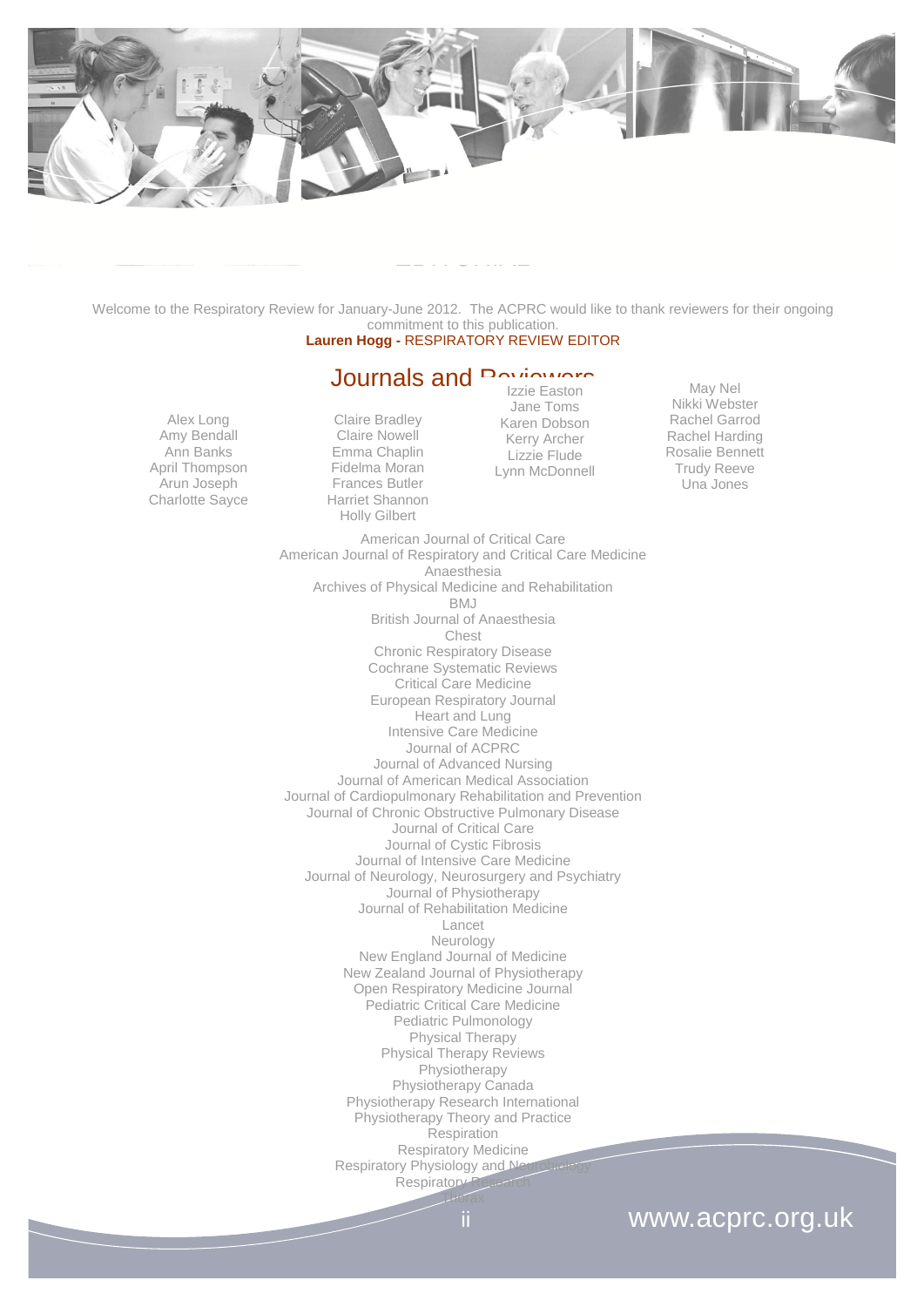## **INDEX OF TOPICS**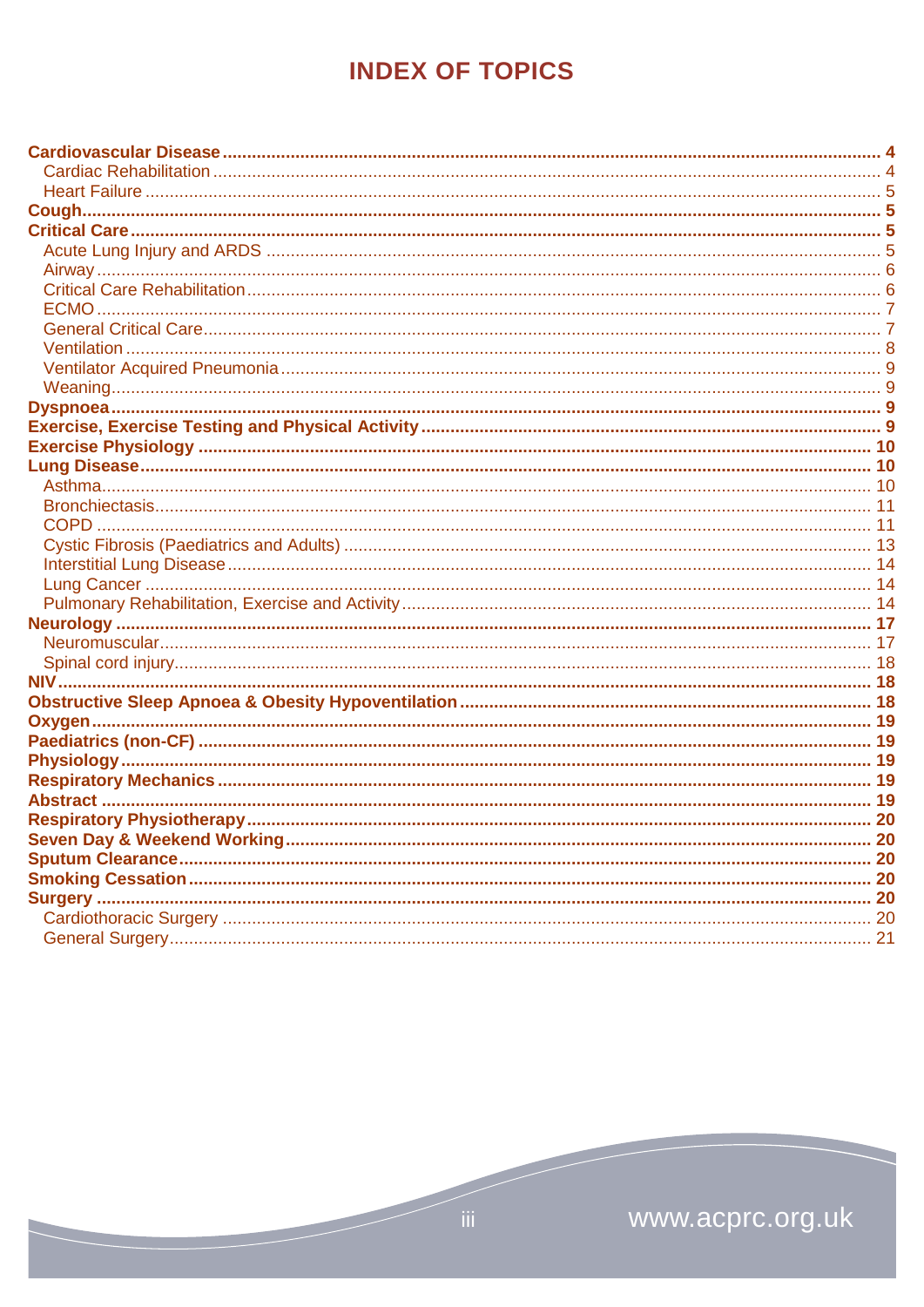Journal of Cardiopulmonary Rehabilitation & Prevention 2012; 32 (2): 85–91 **[Abstract](http://journals.lww.com/jcrjournal/Abstract/2012/03000/Upper_and_Lower_Extremity_Muscle_Strength_Levels.4.aspx)** 

### <span id="page-3-0"></span>**Cardiovascular Disease**

#### Minai O, Gudavalli R, Mummadi S et al **Heart Rate Recovery Predicts Clinical Worsening in Patients with Pulmonary Arterial Hypertension**

American Journal of Respiratory and Critical Care Medicine 2012; 185: 400-408 [Abstract](http://ajrccm.atsjournals.org/content/185/4/400.abstract)

Vaughan Dickson V, Howe A, Deal J et al **[The Relationship of Work, Self-Care, and](http://www.heartandlung.org/article/S0147-9563(11)00483-3/abstract)  [Quality of Life in a Sample of Older](http://www.heartandlung.org/article/S0147-9563(11)00483-3/abstract)  [Working Adults with Cardiovascular](http://www.heartandlung.org/article/S0147-9563(11)00483-3/abstract)  [Disease](http://www.heartandlung.org/article/S0147-9563(11)00483-3/abstract)**  Heart and Lung 2012; 41(1):5-14

**[Abstract](http://www.heartandlung.org/article/S0147-9563(11)00483-3/abstract)** 

### <span id="page-3-1"></span>**Cardiac Rehabilitation**

#### Arena R, Guazzi M, Myers J et al **The Prognostic Utility of Cardiopulmonary Exercise Testing Stands the Test of Time in Patients with Heart Failure**

Journal of Cardiopulmonary Rehabilitation & Prevention 2012; 32 (4): 198-202 [Abstract](http://journals.lww.com/jcrjournal/Fulltext/2012/07000/The_Prognostic_Utility_of_Cardiopulmonary_Exercise.5.aspx)

#### Brennan B

#### **Combined Resistance and Aerobic Training is More Effective than Aerobic Training Alone in People with Coronary Artery Disease**

Journal of physiotherapy 2012; 58(2):129 **[Abstract](http://www.ncbi.nlm.nih.gov/pubmed/22613245)** 

#### Dolansky M, Zullo M, Hassanein S et al **[Cardiac Rehabilitation in Skilled Nursing](http://www.heartandlung.org/article/S0147-9563(11)00471-7/abstract)  [Facilities: A Missed Opportunity](http://www.heartandlung.org/article/S0147-9563(11)00471-7/abstract)**  Heart and Lung 2012; 41(2):115-124 [Abstract](http://www.heartandlung.org/article/S0147-9563(11)00471-7/abstract)

Izawa K, Watanabe S, Oka K et al **Upper and Lower Extremity Muscle Strength Levels Associated With an Exercise Capacity of 5 Metabolic Equivalents in Male Patients with Heart Failure**

#### La Pier TK

**Utility of the late life function and disability instrument as an outcome measure in patients participating in outpatient cardiac rehabilitation: a preliminary study**

Physiotherapy Canada 2012; 64 (1): 53-64

#### Marzolini S, McIlroy W, Oh P et al **Can Individuals Participating in Cardiac Rehabilitation Achieve Recommended Exercise Training Levels Following Stroke?**

Journal of Cardiopulmonary Rehabilitation & Prevention 2012; 32 (3): 127–134 **[Abstract](http://journals.lww.com/jcrjournal/Abstract/2012/05000/Can_Individuals_Participating_in_Cardiac.2.aspx)** 

#### Myers J, Gademan M, Brunner K et al **Effects of High-Intensity Training on Indices of Ventilatory Efficiency in Chronic Heart Failure**

Journal of Cardiopulmonary Rehabilitation & Prevention 2012; 32 (1): 9-16 **[Abstract](http://journals.lww.com/jcrjournal/Abstract/2012/01000/Effects_of_High_Intensity_Training_on_Indices_of.2.aspx)** 

#### Neves L, Karsten M, Neves V et al **[Relationship Between Inspiratory Muscle](http://www.heartandlung.org/article/S0147-9563(11)00373-6/abstract)  [Capacity and Peak Exercise Tolerance in](http://www.heartandlung.org/article/S0147-9563(11)00373-6/abstract)  [Patients Post-Myocardial Infarction](http://www.heartandlung.org/article/S0147-9563(11)00373-6/abstract)**  Heart and Lung 2012; 41(2):137-145 [Abstract](http://www.heartandlung.org/article/S0147-9563(11)00373-6/abstract)

Probst VS, Hernandes NA, Teixeira DC et al **Reference Values for the Incremental Shuttle Walking Test** Respiratory Medicine 2012; 106(2): 243-248 **[Abstract](http://www.resmedjournal.com/article/S0954-6111(11)00259-9/abstract)** 

#### Scrutinio D, Passantino A, Catanzaro R et al **Inpatient Cardiac Rehabilitation Soon After Hospitalization for Acute Decompensated Heart Failure: A Propensity Score Study**

Journal of Cardiopulmonary Rehabilitation & Prevention 2012; 32 (2): 71–77 [Abstract](http://journals.lww.com/jcrjournal/Abstract/2012/03000/Inpatient_Cardiac_Rehabilitation_Soon_After.2.aspx)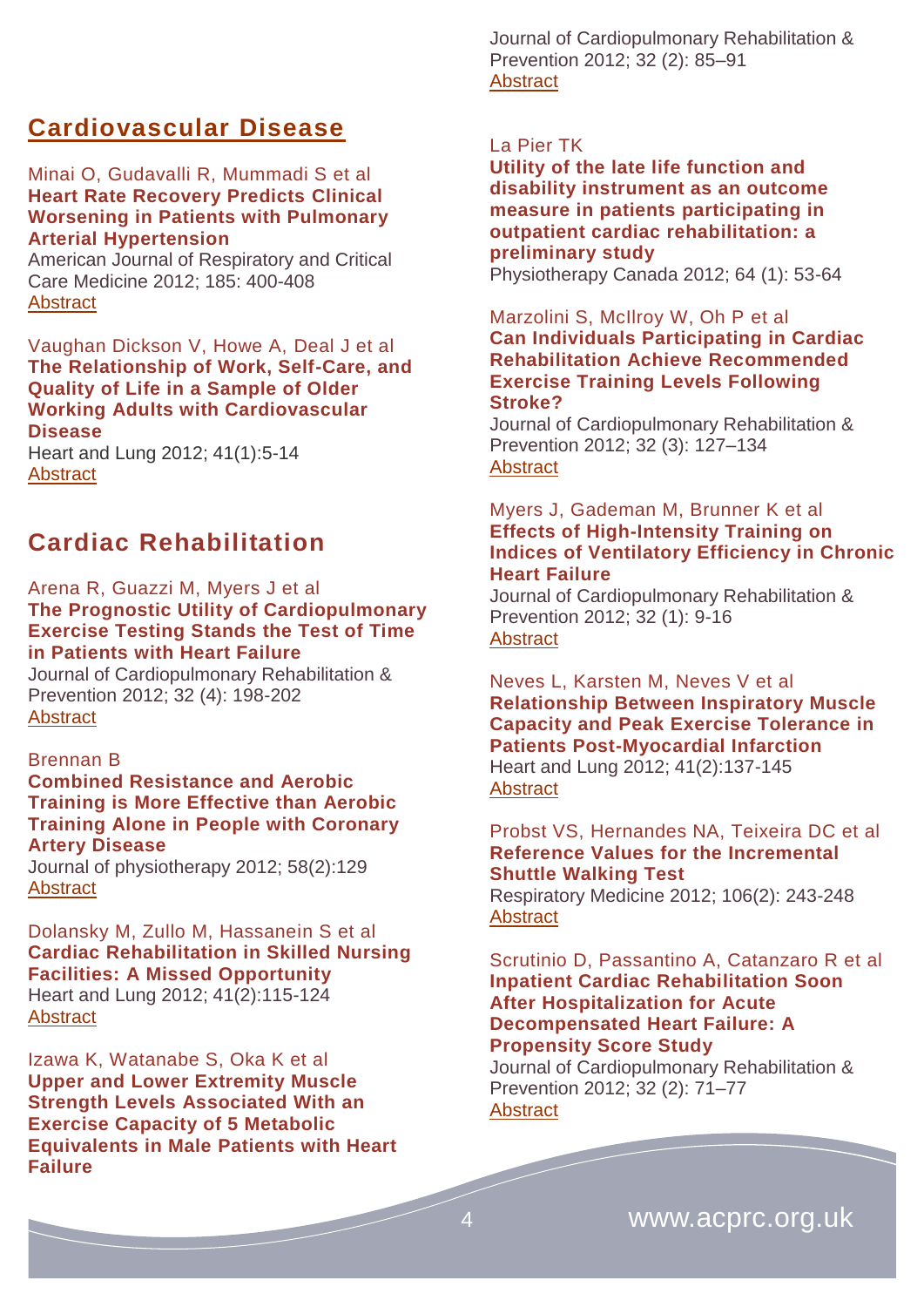Topilsky Y, Hayes C, Khanna A et al **[Cardiopulmonary Exercise Test in Patients](http://www.heartandlung.org/article/S0147-9563(11)00362-1/abstract)  [with Subacute Pulmonary Emboli](http://www.heartandlung.org/article/S0147-9563(11)00362-1/abstract)**  Heart and Lung 2012; 41(2):125-136 **[Abstract](http://www.heartandlung.org/article/S0147-9563(11)00362-1/abstract)** 

Wang W, Chair S, Thompson D et al **[Effects of Home-Based Rehabilitation on](http://www.heartandlung.org/article/S0147-9563(11)00274-3/abstract)  [Health-Related Quality of Life and](http://www.heartandlung.org/article/S0147-9563(11)00274-3/abstract)  [Psychological Status in Chinese Patients](http://www.heartandlung.org/article/S0147-9563(11)00274-3/abstract)  [Recovering from Acute Myocardial](http://www.heartandlung.org/article/S0147-9563(11)00274-3/abstract)  [Infarction](http://www.heartandlung.org/article/S0147-9563(11)00274-3/abstract)**  Heart and Lung 2012; 41(1):15-25 [Abstract](http://www.heartandlung.org/article/S0147-9563(11)00274-3/abstract)

Wise F & Patrick J **Cardiac Rehabilitation Outcomes in Women with Chronic Heart Failure: Mood, Fitness, and Exercise Safety**

Journal of Cardiopulmonary Rehabilitation & Prevention 2012; 32 (2): 78–84 [Abstract](http://journals.lww.com/jcrjournal/Abstract/2012/03000/Cardiac_Rehabilitation_Outcomes_in_Women_With.3.aspx)

Zullo M, Jackson L, Whalen C et al **Evaluation of the Recommended Core Components of Cardiac Rehabilitation Practice: An Opportunity for Quality Improvement**

Journal of Cardiopulmonary Rehabilitation & Prevention 2012; 32 (1): 32–40 [Abstract](http://journals.lww.com/jcrjournal/Abstract/2012/01000/Evaluation_of_the_Recommended_Core_Components_of.5.aspx)

### <span id="page-4-0"></span>**Heart Failure**

Altice N, Madigan E **[Factors Associated with Delayed Care-](http://www.heartandlung.org/article/S0147-9563(11)00478-X/abstract)[Seeking in Hospitalized Patients with](http://www.heartandlung.org/article/S0147-9563(11)00478-X/abstract)  [Heart Failure](http://www.heartandlung.org/article/S0147-9563(11)00478-X/abstract)** Heart and Lung 2012; 41(3):224-254 **[Abstract](http://www.heartandlung.org/article/S0147-9563(11)00478-X/abstract)** 

Brandão DC, Lage SM, Britto RR et al **Chest wall regional volume in heart failure patients during inspiratory loaded breathing**

Respiratory Physiology & Neurobiology 2012; 180(2–3): 269-74 **[Abstract](http://ac.els-cdn.com/S1569904811004095/1-s2.0-S1569904811004095-main.pdf?_tid=a254086af2510cc131a2fdd039665c8d&acdnat=1343211118_36ad492a6a8679573ffca7c9c7aec487)** 

#### Myers J, Gademan M, Brunner K et al **Effects of High-Intensity Training on Indices of Ventilatory Efficiency in Chronic Heart Failure**

Journal of Cardiopulmonary Rehabilitation & Prevention 2012; 32 (1): 9-16 [Abstract](http://journals.lww.com/jcrjournal/Abstract/2012/01000/Effects_of_High_Intensity_Training_on_Indices_of.2.aspx)

Parshall M, Carle A, Ice U et al **[Validation of a Three-Factor Measurement](http://www.heartandlung.org/article/S0147-9563(11)00272-X/abstract)  [Model of Dyspnea in Hospitalized Adults](http://www.heartandlung.org/article/S0147-9563(11)00272-X/abstract)  [with Heart Failure](http://www.heartandlung.org/article/S0147-9563(11)00272-X/abstract)** 

Heart and Lung 2012; 41(1):44-56 [Abstract](http://www.heartandlung.org/article/S0147-9563(11)00272-X/abstract)

### <span id="page-4-1"></span>**Cough**

Won Ah Choi, Jung Hyun Park, Dong Hyun Kim et al

**Cough Assistance Device for Patients with Glottis Dysfunction and or Tracheostomy**

Journal of Rehabilitation Medicine 2012; 44(4):351-354 **[Abstract](http://www.ncbi.nlm.nih.gov/sites/entrez?cmd=search&db=pubmed&term=10.2340/16501977-0948&dispmax=50)** 

### <span id="page-4-2"></span>**Critical Care**

### <span id="page-4-3"></span>**Acute Lung Injury and ARDS**

Bienvenu O, Colantuoni E, Mendez-Tellez P et al

**Depressive Symptoms and Impaired Physical Function after Acute Lung Injury: A 2-Year Longitudinal Study** American Journal of Respiratory and Critical Care Medicine 2012; 185: 517-524

**[Abstract](http://ajrccm.atsjournals.org/content/185/5/517.abstract)** 

Carrillo A, Gonzalez-Diaz G, Ferrer M et al **[Non-invasive ventilation in community](http://icmjournal.esicm.org/journal/134/38/3/2475_10.1007_s00134-012-2475-6/2012/Non-invasive_ventilation_in_community-acquired_pne.html)[acquired pneumonia and severe acute](http://icmjournal.esicm.org/journal/134/38/3/2475_10.1007_s00134-012-2475-6/2012/Non-invasive_ventilation_in_community-acquired_pne.html)  [respiratory failure](http://icmjournal.esicm.org/journal/134/38/3/2475_10.1007_s00134-012-2475-6/2012/Non-invasive_ventilation_in_community-acquired_pne.html)**

Intensive Care Medicine 2012; 38(3):458-466 [Full Text](http://www.springerlink.com/content/7l507560350100mx/fulltext.pdf)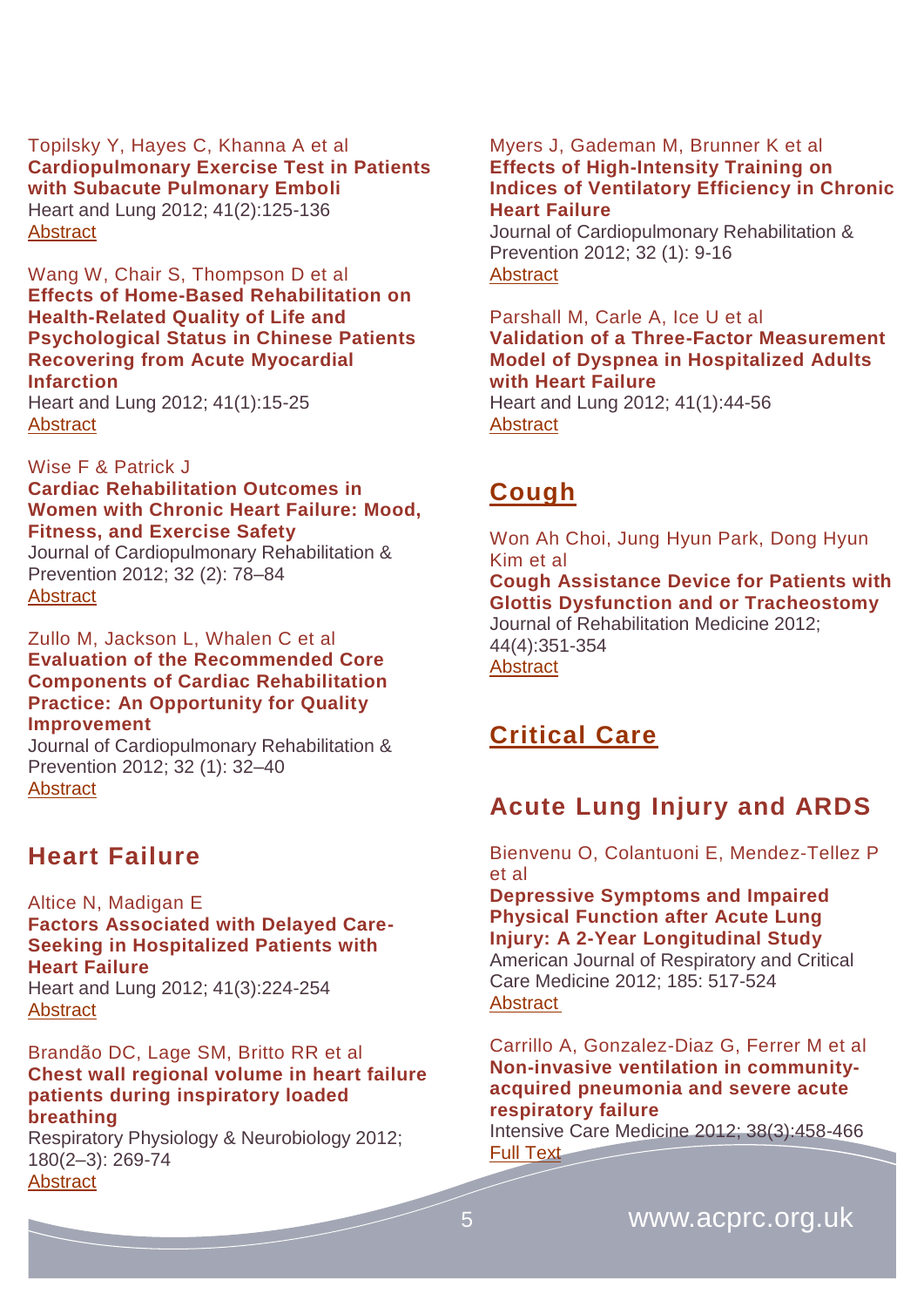Chiumello D, Taccone P, Berto V et al **Long-term outcomes in survivors of acute respiratory distress syndrome ventilated in supine or prone position**

Intensive Care Medicine 2012; 38(2): 221-229 [Full Text](http://www.springerlink.com/content/l62ln84588116204/fulltext.pdf)

#### Santos CL, Moraes L, Santos RS et al **[Effects of different tidal volumes in](http://icmjournal.esicm.org/journal/134/38/3/2451_10.1007_s00134-011-2451-6/2011/Effects_of_different_tidal_volumes_in_pulmonary_an.html)  [pulmonary and extrapulmonary lung injury](http://icmjournal.esicm.org/journal/134/38/3/2451_10.1007_s00134-011-2451-6/2011/Effects_of_different_tidal_volumes_in_pulmonary_an.html)  [with or without intraabdominal](http://icmjournal.esicm.org/journal/134/38/3/2451_10.1007_s00134-011-2451-6/2011/Effects_of_different_tidal_volumes_in_pulmonary_an.html)  [hypertension](http://icmjournal.esicm.org/journal/134/38/3/2451_10.1007_s00134-011-2451-6/2011/Effects_of_different_tidal_volumes_in_pulmonary_an.html)**

Intensive Care Medicine 2012; 38(3):499-508 [Full Text](http://www.springerlink.com/content/55514182p8438upv/fulltext.pdf)

[Smith](http://www.thelancet.com/search/results?fieldName=Authors&searchTerm=Fang%20Gao+Smith) F, [Perkins,](http://www.thelancet.com/search/results?fieldName=Authors&searchTerm=Gavin%20D+Perkins) G, [Gates](http://www.thelancet.com/search/results?fieldName=Authors&searchTerm=Simon+Gates) S et al **Effect of intravenous β-2 agonist treatment on clinical outcomes in acute respiratory distress syndrome (BALTI-2): a multicentre, randomised controlled trial** The Lancet 2012; [379 \(9812\)](http://www.thelancet.com/journals/lancet/issue/vol379no9812/PIIS0140-6736(12)X6003-3): 229 – 235 **[Abstract](http://www.thelancet.com/journals/lancet/article/PIIS0140-6736(11)61623-1/fulltext)** 

[Sztrymf](http://www.jccjournal.org/article/S0883-9441(11)00368-6/abstract) B, Messika J, Mayot T et al **Impact of High-Flow Nasal Cannula Oxygen Therapy on Intensive Care Unit Patients with Acute Respiratory Failure: A Prospective Observational Study**

Journal of Critical Care 2012; 27 (3): 324.e9- 324.e13 **[Abstract](http://www.jccjournal.org/article/S0883-9441(11)00368-6/abstract)** 

### <span id="page-5-0"></span>**Airway**

**Banner MJ, Euliano NR, Martin AD et al [Noninvasive work of breathing improves](http://icmjournal.esicm.org/journal/134/38/2/2402_10.1007_s00134-011-2402-2/2011/Noninvasive_work_of_breathing_improves_prediction_.html)  [prediction of post-extubation outcome](http://icmjournal.esicm.org/journal/134/38/2/2402_10.1007_s00134-011-2402-2/2011/Noninvasive_work_of_breathing_improves_prediction_.html)** Intensive Care Medicine 2012; 38(2): 248-255 [Full Text](http://www.springerlink.com/content/4t51555193u37606/fulltext.pdf)

Hamilton V, Grap M **[The Role of the Endotracheal Tube Cuff in](http://www.heartandlung.org/article/S0147-9563(11)00472-9/abstract)  [Microaspiration](http://www.heartandlung.org/article/S0147-9563(11)00472-9/abstract)**  Heart and Lung 2012; 41(2):167-172 **[Abstract](http://www.heartandlung.org/article/S0147-9563(11)00472-9/abstract)** 

Prigent H, Lejaille M, Terzi N et al

**Effect of a tracheostomy speaking valve on breathing–swallowing interaction** Intensive Care Medicine 2012; 38(1): 85-90 [Full Text](http://www.springerlink.com/content/r428126807r21612/fulltext.pdf)

### <span id="page-5-1"></span>**Critical Care Rehabilitation**

Ambrosino N, Venturelli E, Vagheggini G et al **SERIES: "NOVELTIES IN PULMONARY REHABILITATION‖: Rehabilitation, weaning and physical therapy strategies in chronic critically ill patients** 

European Respiratory Journal 2012; 39: 487-492 **[Abstract](http://erj.ersjournals.com/content/39/2/487.abstract)** 

#### Bloch S, Polkey MI, Griffiths M et al **Molecular mechanisms of intensive care unit-acquired weakness**

European Respiratory Journal 2012; 39: 1000- 1011

#### **[Abstract](http://erj.ersjournals.com/content/39/4/1000.abstract)**

#### Jackson JC, Ely EW, Anderson M et al **Cognitive and physical rehabilitation of intensive care unit survivors: Results of the RETURN randomized controlled pilot investigation**

Critical Care Medicine 2012; 40(4): 1088-1097 **[Abstract](http://journals.lww.com/ccmjournal/Abstract/2012/04000/Cognitive_and_physical_rehabilitation_of_intensive.6.aspx)** 

#### Kasotakis G, Schmidt U, Perry D et al **The surgical intensive care unit optimal mobility score predicts mortality and length of stay**

Critical Care Medicine 2012; 40(4): 1122-1128 **[Abstract](http://journals.lww.com/ccmjournal/Abstract/2012/04000/The_surgical_intensive_care_unit_optimal_mobility.10.aspx)** 

#### [Kho](http://www.jccjournal.org/article/S0883-9441(11)00393-5/abstract) M, [Damluji](http://www.jccjournal.org/article/S0883-9441(11)00393-5/abstract) A, [Zanni](http://www.jccjournal.org/article/S0883-9441(11)00393-5/abstract) J et al **Feasibility and Observed Safety of Interactive Video Games for Physical Rehabilitation in the Intensive Care Unit: A Case Series**

Journal of Critical Care 2012; 27(2): 219.e1- 219.e6 [Abstract](http://www.jccjournal.org/article/S0883-9441(11)00393-5/abstract)

Puthucheary Z, Rawal J, Ratnayake G et al **Neuromuscular Blockade and Skeletal Muscle Weakness in Critically Ill Patients: Time to Rethink the Evidence?**  American Journal of Respiratory and Critical Care Medicine 2012; 185: 911-917 **[Abstract](http://ajrccm.atsjournals.org/content/185/9/911.abstract)**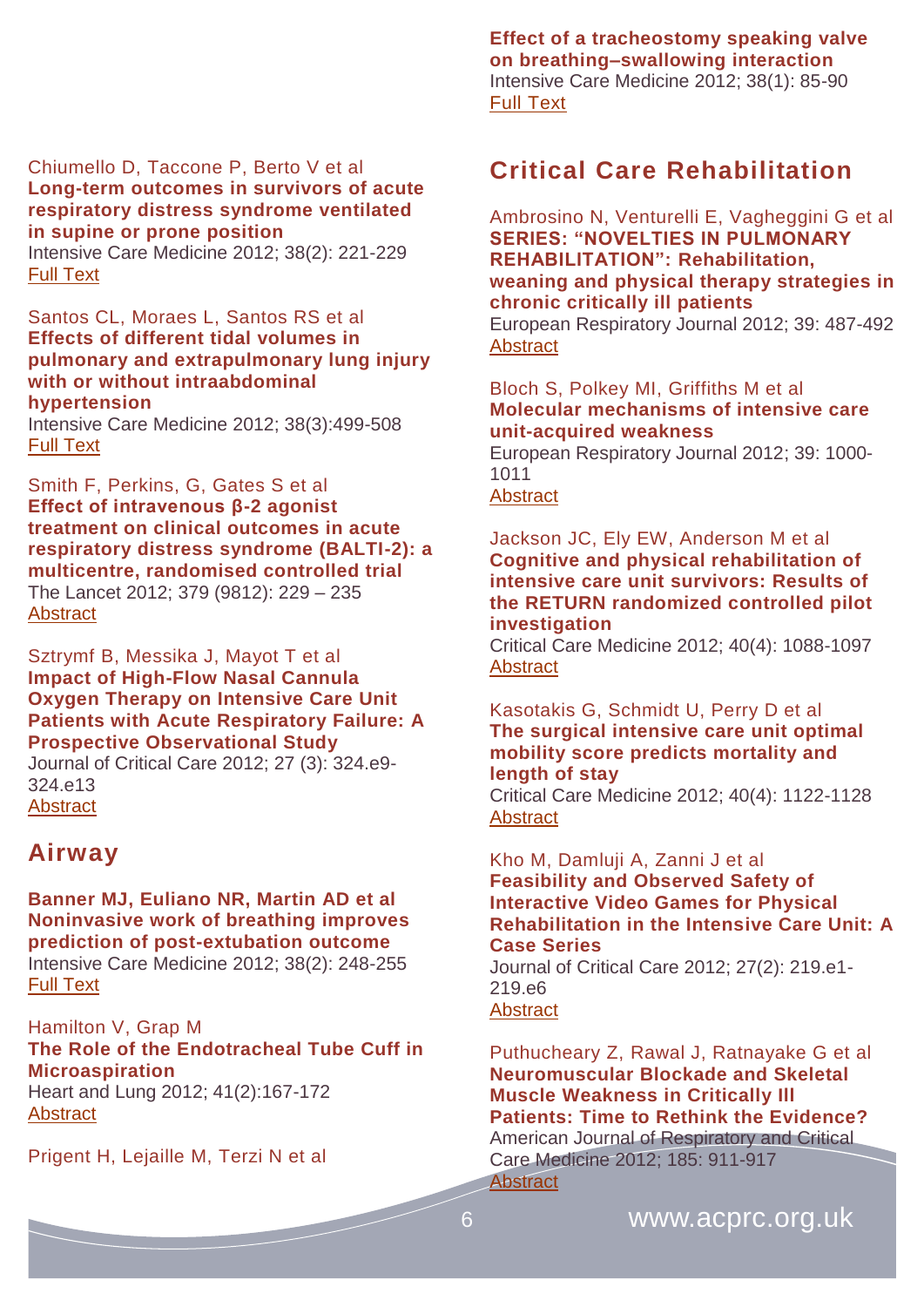Rodriguez P, Setten M, Maskin L et al **Muscle Weakness in Septic Patients Requiring Mechanical Ventilation: Protective Effect of Transcutaneous Neuromuscular Electrical Stimulation**

Journal of Critical Care 2012; 27 (3): 319e1- 319e8 [Abstract](http://www.jccjournal.org/article/S0883-9441(11)00202-4/abstract)

### <span id="page-6-0"></span>**ECMO**

Fuehner T, Kuehn C, Hadem J et al **Extracorporeal Membrane Oxygenation in Awake Patients as Bridge to Lung Transplantation**

American Journal of Respiratory and Critical Care Medicine 2012; 185: 763-768 [Abstract](http://ajrccm.atsjournals.org/content/185/7/763.abstract)

[Kredel](http://www.jccjournal.org/article/S0883-9441(11)00383-2/abstract) M, [Brederlau](http://www.jccjournal.org/article/S0883-9441(11)00383-2/abstract) J, [Wunder](http://www.jccjournal.org/article/S0883-9441(11)00383-2/abstract) C et al **High-Frequency Oscillatory Ventilation with and without Arteriovenous Extracorporeal Lung Assist in Patients with Severe Respiratory Failure** Journal of Critical Care 2012; 27 (2): 182-191 **[Abstract](http://www.jccjournal.org/article/S0883-9441(11)00383-2/abstract)** 

MacLaren G, Combes A, Bartlett R **Contemporary extracorporeal membrane oxygenation for adult respiratory failure: life support in the new era**

Intensive Care Medicine 2012; 38(2): 210-220 [Full Text](http://www.springerlink.com/content/e8w61600k24h3465/fulltext.pdf)

#### Morris A

#### Exciting new ECMO technology awaits **compelling scientific evidence for widespread use in adults with respiratory failure**

Intensive Care Medicine 2012; 38(2): 186-188 [Full Text](http://www.springerlink.com/content/n018124610878472/fulltext.pdf)

[Tiruvoipati](http://www.jccjournal.org/article/S0883-9441(11)00195-X/abstract) R, [Botha](http://www.jccjournal.org/article/S0883-9441(11)00195-X/abstract) J, [Peek](http://www.jccjournal.org/article/S0883-9441(11)00195-X/abstract) P **Effectiveness of Extracorporeal Membrane Oxygenation when Conventional Ventilation Fails: Valuable Option or Vague Remedy?** 

Journal of Critical Care 2012; 27 (2): 192-198

### <span id="page-6-1"></span>**General Critical Care**

Antonelli M, Bonten M, Chastre J et al **[Year in review in Intensive Care Medicine](http://icmjournal.esicm.org/journal/134/38/4/2508_10.1007_s00134-012-2508-1/2012/Year_in_review_in_Intensive_Care_Medicine_2011_II.html)  [2011: III. ARDS and ECMO, weaning,](http://icmjournal.esicm.org/journal/134/38/4/2508_10.1007_s00134-012-2508-1/2012/Year_in_review_in_Intensive_Care_Medicine_2011_II.html)  [mechanical ventilation, noninvasive](http://icmjournal.esicm.org/journal/134/38/4/2508_10.1007_s00134-012-2508-1/2012/Year_in_review_in_Intensive_Care_Medicine_2011_II.html)  [ventilation, pediatrics and miscellanea](http://icmjournal.esicm.org/journal/134/38/4/2508_10.1007_s00134-012-2508-1/2012/Year_in_review_in_Intensive_Care_Medicine_2011_II.html)** Intensive Care Medicine 2012; 38(4):542-556 [Full Text](http://www.springerlink.com/content/c739u64616l8gn67/fulltext.html)

[Benington](http://www.jccjournal.org/article/S0883-9441(11)00373-X/abstract) S, [McWilliams](http://www.jccjournal.org/article/S0883-9441(11)00373-X/abstract) D, [Eddleston](http://www.jccjournal.org/article/S0883-9441(11)00373-X/abstract) J **Exercise Testing in Survivors of Intensive Care—Is There a Role for Cardiopulmonary Exercise Testing?**  Journal of Critical Care 2012; 27 (1): 89-94 **[Abstract](http://www.jccjournal.org/article/S0883-9441(11)00373-X/abstract)** 

Broyles L, Tate J, Happ M **Use of Augmentative and Alternative Communication Strategies by Family Members in the Intensive Care Unit**  American Journal of Critical Care 2012; 21(2): e21-e32 **[Abstract](http://ajcc.aacnjournals.org/content/21/2/e21.abstract)** 

#### Deutschman C, Ahrens T, Cairns C et al **Multisociety Task Force for Critical Care Research: Key Issues and Recommendations**

American Journal of Critical Care 2012; 21(1):15- 23

#### **[Abstract](http://ajcc.aacnjournals.org/content/21/1/15.abstract)**

#### Gershengorn H, Johnson M and Factor P **The Use of Nonphysician Providers in Adult Intensive Care Units**

American Journal of Respiratory and Critical Care Medicine 2012; 185: 600-605 **[Abstract](http://ajrccm.atsjournals.org/content/185/6/600.abstract)** 

#### Guenther U, Weykam J, Andorfer U et al **Implications of Objective vs Subjective Delirium Assessment in Surgical Intensive Care Patients**

American Journal of Critical Care 2012; 21(1): e12-e20

**[Abstract](http://ajcc.aacnjournals.org/content/21/1/e12.abstract)**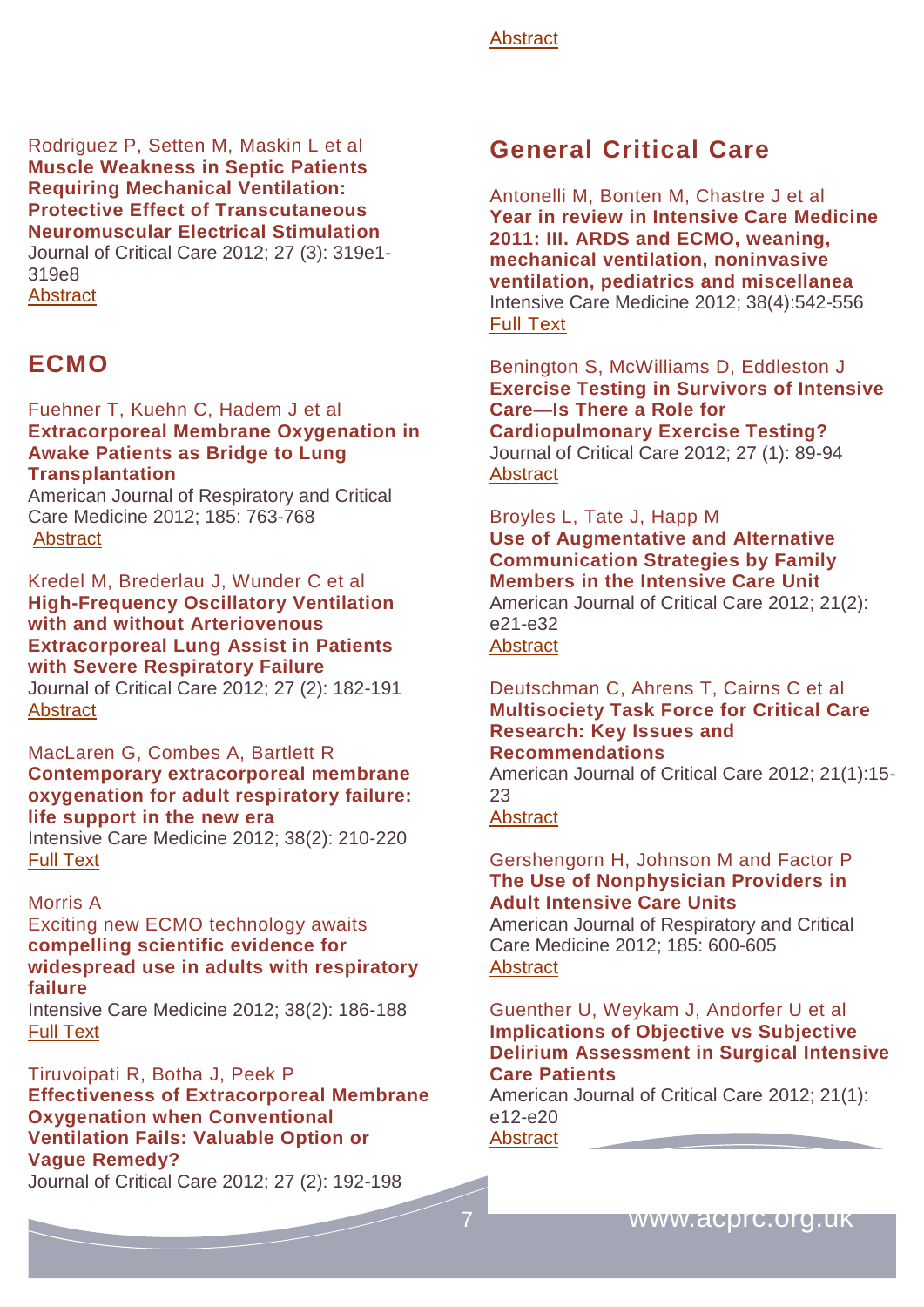#### Jones C, Bäckman C, Griffiths R **Intensive Care Diaries and Relatives' Symptoms of Posttraumatic Stress Disorder After Critical Illness: A Pilot Study**

American Journal of Critical Care 2012; 21(3):172-176 **[Abstract](http://ajcc.aacnjournals.org/content/21/3/172.abstract)** 

#### Mullen-Fortino M, DiMartino J, Entrikin L et al **Bedside Nurses' Perceptions of Intensive Care Unit Telemedicine**

American Journal of Critical Care 2012; 21(1): 24-32 **[Abstract](http://ajcc.aacnjournals.org/content/21/1/24.abstract)** 

NeSmith E, Weinrich S, Andrews J et al **Demographic Differences in Systemic Inflammatory Response Syndrome Score After Trauma** 

American Journal of Critical Care 2012; 21(1):35- 41

[Abstract](http://ajcc.aacnjournals.org/content/21/1/35.abstract)

#### Quinn J, Schmitt M, Baggs J et al **Family Members' Informal Roles in End-of-Life Decision Making in Adult Intensive Care Units**

American Journal of Critical Care 2012; 21(1):43- 51

[Abstract](http://ajcc.aacnjournals.org/content/21/1/43.abstract)

### <span id="page-7-0"></span>**Ventilation**

Camporota L, Hart N **Lung Protective Ventilation** BMJ 2012; 344(7853); e2491 **[Abstract](http://www.bmj.com/content/344/bmj.e2491)** 

Eastwood G, Bellomo R, Bailey M et al **Arterial oxygen tension and mortality in mechanically ventilated patients** Intensive Care Medicine 2012; 38(1): 91-98 [Full Text](http://www.springerlink.com/content/h44411613unk2948/fulltext.pdf)

[Frerichs](http://www.jccjournal.org/article/S0883-9441(11)00200-0/abstract) I, [Achtzehn](http://www.jccjournal.org/article/S0883-9441(11)00200-0/abstract) U, [Pechmann](http://www.jccjournal.org/article/S0883-9441(11)00200-0/abstract) A et al **High-Frequency Oscillatory Ventilation in Patients with Acute Exacerbation of Chronic Obstructive Pulmonary Disease** Journal of Critical Care 2012; 27 (2): 172-181 **[Abstract](http://www.jccjournal.org/article/S0883-9441(11)00200-0/abstract)** 

#### Georgopoulos D

#### **[Ineffective efforts during mechanical](http://icmjournal.esicm.org/journal/134/38/5/2497_10.1007_s00134-012-2497-0/2012/Ineffective_efforts_during_mechanical_ventilation.html)  [ventilation: the brain wants, the machine](http://icmjournal.esicm.org/journal/134/38/5/2497_10.1007_s00134-012-2497-0/2012/Ineffective_efforts_during_mechanical_ventilation.html)  [declines](http://icmjournal.esicm.org/journal/134/38/5/2497_10.1007_s00134-012-2497-0/2012/Ineffective_efforts_during_mechanical_ventilation.html)**

Intensive Care Medicine 2012; 38(5):738-740 [Full Text](http://www.springerlink.com/content/y8024542410755rl/fulltext.html)

#### Grap M, Munro C, Wetzel P et al **Sedation in Adults Receiving Mechanical Ventilation: Physiological and Comfort Outcomes**

American Journal of Critical Care 2012; 21(3): e53-e64 **[Abstract](http://ajcc.aacnjournals.org/content/21/3/e53.abstract)** 

#### [Karakurt](http://www.jccjournal.org/article/S0883-9441(11)00385-6/abstract) Z, [Fanfulla](http://www.jccjournal.org/article/S0883-9441(11)00385-6/abstract) F, [Ceriana](http://www.jccjournal.org/article/S0883-9441(11)00385-6/abstract) P et al **Physiologic Determinants of Prolonged Mechanical Ventilation in Patients After Major Surgery**

Journal of Critical Care 2012; 27 (2): 221.e9- 221.e16 **[Abstract](http://www.jccjournal.org/article/S0883-9441(11)00385-6/abstract)** 

Marcelo Gama De Abreu M and Guldner A **Early detection of deteriorating ventilation: prevention is better than cure!** Intensive Care Medicine 2012; 38(1): 7-8 [Full Text](http://www.springerlink.com/content/627277282548461t/fulltext.pdf)

Patroniti N, Bellani G, Saccavino E et al R**[espiratory pattern during neurally](http://icmjournal.esicm.org/journal/134/38/2/2433_10.1007_s00134-011-2433-8/2011/Respiratory_pattern_during_neurally_adjusted_venti.html)  [adjusted ventilatory assist in acute](http://icmjournal.esicm.org/journal/134/38/2/2433_10.1007_s00134-011-2433-8/2011/Respiratory_pattern_during_neurally_adjusted_venti.html)  [respiratory failure patients](http://icmjournal.esicm.org/journal/134/38/2/2433_10.1007_s00134-011-2433-8/2011/Respiratory_pattern_during_neurally_adjusted_venti.html)** Intensive Care Medicine 2012; 38(2): 230-239 [Full Text](http://www.springerlink.com/content/g8475k66370v6187/fulltext.pdf)

#### [Tamayo](http://www.jccjournal.org/article/S0883-9441(11)00155-9/abstract) E, [Álvarez](http://www.jccjournal.org/article/S0883-9441(11)00155-9/abstract) F, [Martínez-Rafael](http://www.jccjournal.org/article/S0883-9441(11)00155-9/abstract) B et al **Ventilator-Associated Pneumonia is an Important Risk Factor for Mortality after Major Cardiac Surgery**  Journal of Critical Care 2012; 27 (1): 18-25

**[Abstract](http://www.jccjournal.org/article/S0883-9441(11)00155-9/abstract)** 

#### Vivier E, Dessap AM, Dimassi S et al **[Diaphragm ultrasonography to estimate](http://icmjournal.esicm.org/journal/134/38/5/2547_10.1007_s00134-012-2547-7/2012/Diaphragm_ultrasonography_to_estimate_the_work_of_.html)  [the work of breathing during non-invasive](http://icmjournal.esicm.org/journal/134/38/5/2547_10.1007_s00134-012-2547-7/2012/Diaphragm_ultrasonography_to_estimate_the_work_of_.html)  [ventilation](http://icmjournal.esicm.org/journal/134/38/5/2547_10.1007_s00134-012-2547-7/2012/Diaphragm_ultrasonography_to_estimate_the_work_of_.html)**

Intensive Care Medicine 2012; 38(5):796-803 [Full Text](http://www.springerlink.com/content/4642568t11718l85/fulltext.pdf)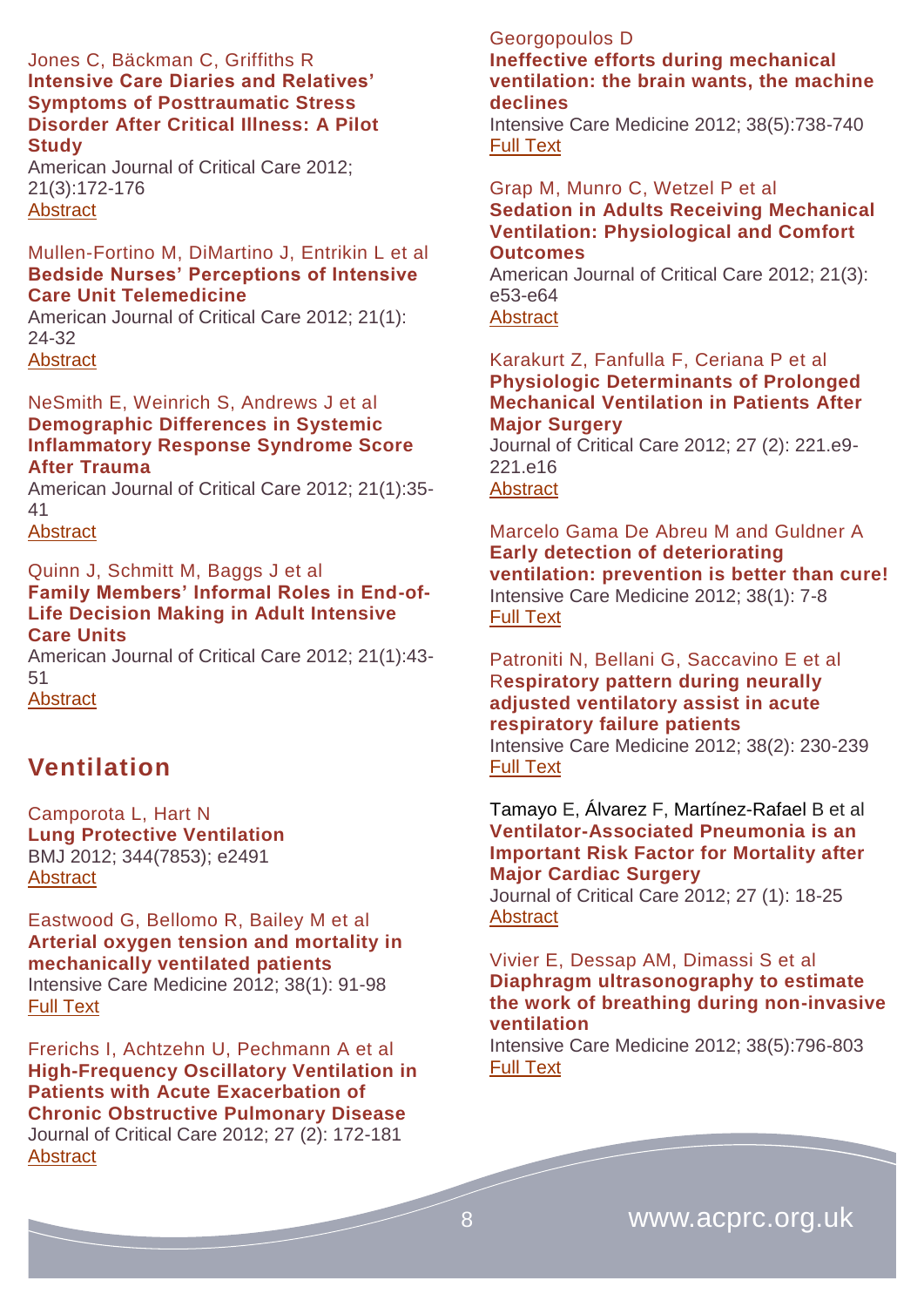### <span id="page-8-0"></span>**Ventilator Acquired Pneumonia**

Pneumatikos I **[Preventing ventilator-associated](http://icmjournal.esicm.org/journal/134/38/4/2496_10.1007_s00134-012-2496-1/2012/Preventing_ventilator-associated_pneumonia_is_it_.html)  [pneumonia: is it ultimately only a matter of](http://icmjournal.esicm.org/journal/134/38/4/2496_10.1007_s00134-012-2496-1/2012/Preventing_ventilator-associated_pneumonia_is_it_.html)  [gravity?](http://icmjournal.esicm.org/journal/134/38/4/2496_10.1007_s00134-012-2496-1/2012/Preventing_ventilator-associated_pneumonia_is_it_.html)** Intensive Care Medicine 2012; 38(4):539-541 [Full Text](http://www.springerlink.com/content/ru18x5108051g502/fulltext.pdf)

#### Zanella A, Cressoni M, Epp M et al **[Effects of tracheal orientation on](http://icmjournal.esicm.org/journal/134/38/4/2495_10.1007_s00134-012-2495-2/2012/Effects_of_tracheal_orientation_on_development_of_.html)  [development of ventilator-associated](http://icmjournal.esicm.org/journal/134/38/4/2495_10.1007_s00134-012-2495-2/2012/Effects_of_tracheal_orientation_on_development_of_.html)  [pneumonia: an experimental study](http://icmjournal.esicm.org/journal/134/38/4/2495_10.1007_s00134-012-2495-2/2012/Effects_of_tracheal_orientation_on_development_of_.html)** Intensive Care Medicine 2012; 38(4): 677-685

[Full Text](http://www.springerlink.com/content/3x23323k52600mg2/fulltext.pdf)

### <span id="page-8-1"></span>**Weaning**

Burns S, Fisher C, Tribble S et al **The Relationship of 26 Clinical Factors to Weaning Outcome** 

American Journal of Critical Care 2012; 21(1): 52-59 **[Abstrac](http://ajcc.aacnjournals.org/content/21/1/52.abstract)t** 

[Savi](http://www.jccjournal.org/article/S0883-9441(11)00372-8/abstract) A, [Teixeira](http://www.jccjournal.org/article/S0883-9441(11)00372-8/abstract) C[,Silva](http://www.jccjournal.org/article/S0883-9441(11)00372-8/abstract) J et al

#### **Weaning Predictors Do Not Predict Extubation Failure in Simple-To-Wean Patients**

Journal of Critical Care 2012; 27 (2): 221.e1- 221.e8 **[Abstract](http://www.jccjournal.org/article/S0883-9441(11)00372-8/abstract)** 

### <span id="page-8-2"></span>**Dyspnoea**

Meek P, Banzett R, Parshall M et al **Reliability and Validity of the Multidimensional Dyspnea Profile** Chest 2012; 141(6):1546-1553 **[Abstract](http://journal.publications.chestnet.org/article.aspx?articleid=1186869)** 

Parshall M, Schwartzstein R, Adams L et al

**An Official American Thoracic Society Statement: Update on the Mechanisms, Assessment, and Management of Dyspnea**

American Journal of Respiratory and Critical Care Medicine 2012; 185: 435-452 **[Abstract](http://ajrccm.atsjournals.org/content/185/4/435.abstract)** 

### <span id="page-8-3"></span>**Exercise, Exercise Testing and Physical Activity**

[Benington](http://www.jccjournal.org/article/S0883-9441(11)00373-X/abstract) S, [McWilliams](http://www.jccjournal.org/article/S0883-9441(11)00373-X/abstract) D, [Eddleston](http://www.jccjournal.org/article/S0883-9441(11)00373-X/abstract) J **Exercise Testing in Survivors of Intensive Care—Is There a Role for Cardiopulmonary Exercise Testing?** 

Journal of Critical Care 2012; 27 (1): 89-94 **[Abstract](http://www.jccjournal.org/article/S0883-9441(11)00373-X/abstract)** 

Couto Cl **Exercise Training Improves Cardiovascular Fitness in People Receiving Haemodialysis for Chronic Renal Disease**

Journal of Physiotherapy 2012; 58(2):130 **[Abstract](http://www.ncbi.nlm.nih.gov/pubmed/22613246)** 

Henderson WR, Guenette JA, Dominelli PB et al

**Limitations of respiratory muscle and vastus lateralis blood flow during continuous exercise**

Respiratory Physiology & Neurobiology 2012; 181(3): 302-7 **[Abstract](http://ac.els-cdn.com/S1569904812000821/1-s2.0-S1569904812000821-main.pdf?_tid=41c5ced30b4daba9c964d3ae64c01af3&acdnat=1343215105_9863da8261fea9611afb70d590938402)** 

Lorenzo S, Babb T **Quantification of Cardiorespiratory Fitness in Healthy Nonobese and Obese Men and Women** Chest 2012; 141(4):1031-1039 **[Abstract](http://journal.publications.chestnet.org/article.aspx?articleid=1206473)** 

Probst VS, Hernandes NA, Teixeira DC et al **Reference Values for the Incremental Shuttle Walking Test** Respiratory Medicine 2012; 106(2): 243-248 **[Abstract](http://www.resmedjournal.com/article/S0954-6111(11)00259-9/abstract)** 

#### Reilly CC, Ward K, Jolley CJ et al **Effect of endurance exercise on respiratory muscle function in patients with cystic fibrosis**

Respiratory Physiology & Neurobiology 2012; 180(2–3): 316-22 **[Abstract](http://ac.els-cdn.com/S1569904811004320/1-s2.0-S1569904811004320-main.pdf?_tid=2cbedb747c767b8869c12df284698420&acdnat=1343212486_b2fb087917cd3467778b7eb237017b1a)** 

9 www.acprc.org.uk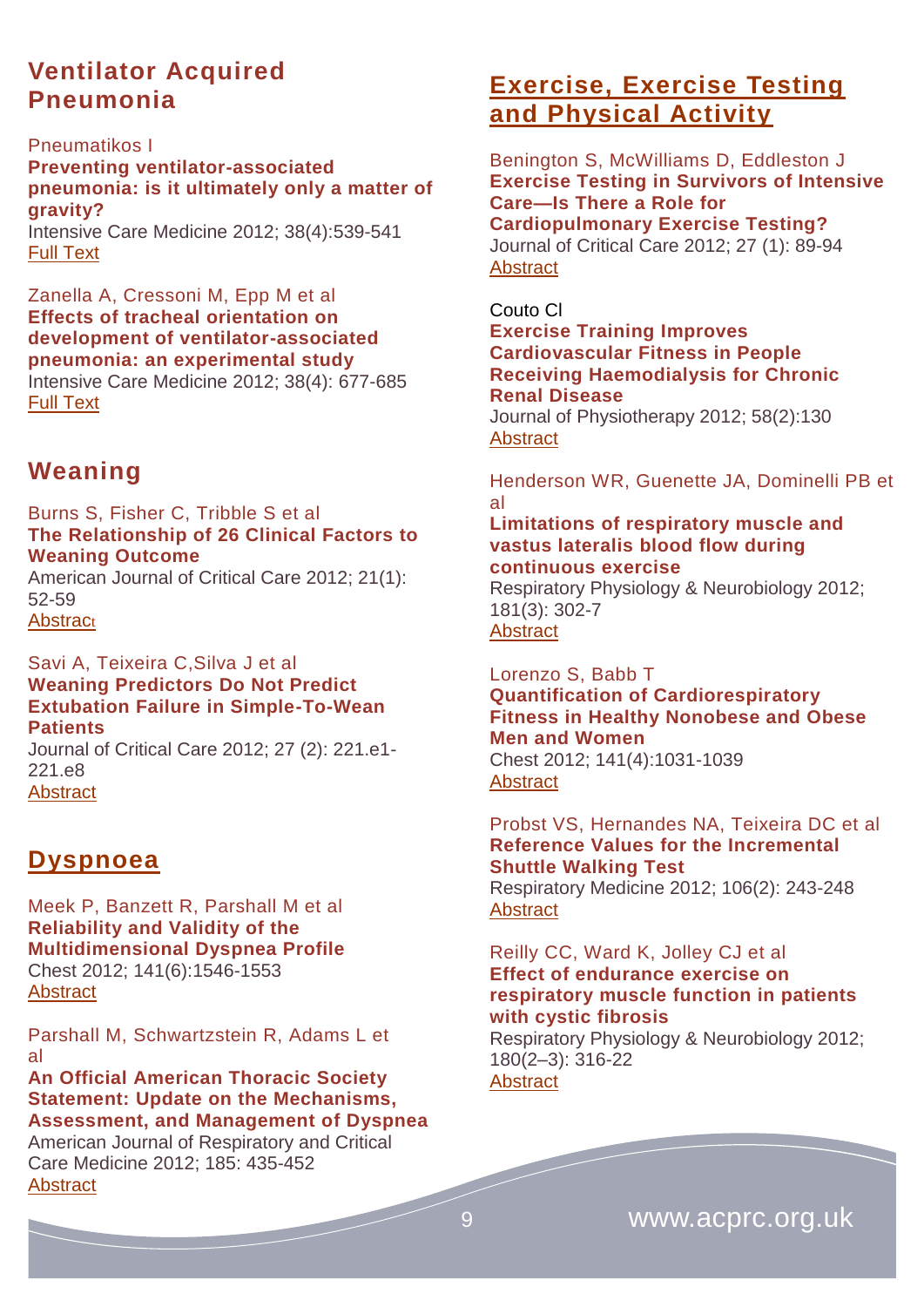### <span id="page-9-0"></span>**Exercise Physiology**

Breese BC, Barker AR, Armstrong N et al **The effect of baseline metabolic rate on pulmonary O2 uptake kinetics during very heavy intensity exercise in boys and men** Respiratory Physiology & Neurobiology 2012; 180(2–3): 223-9

[Abstract](http://ac.els-cdn.com/S1569904811004022/1-s2.0-S1569904811004022-main.pdf?_tid=7c3559cbbc14a186f5c10826e143aeb1&acdnat=1343211234_ba63b6f090068594cdc07504e27bda20)

#### Fan J-L, Leiggener C, Rey F et al **Effect of inspired CO2 on the ventilatory response to high intensity exercise**

Respiratory Physiology & Neurobiology 2012; 180(2–3): 283-8 **[Abstract](http://ac.els-cdn.com/S1569904811004253/1-s2.0-S1569904811004253-main.pdf?_tid=5a2c0ca82f8e429f036ba030e4caceba&acdnat=1343211620_9f2e0ce3baac325321408ca580c38e38)** 

#### Haouzi P

#### **Arterial blood acidity and control of breathing during exercise**

Respiratory Physiology & Neurobiology 2012; 180(2–3): 173-4 [Abstract](http://ac.els-cdn.com/S1569904811004083/1-s2.0-S1569904811004083-main.pdf?_tid=9339d767d497fdce3a2685ac450bfffc&acdnat=1343211713_17502c016224731169269685760fb15f)

#### Henderson WR, Sheel AW

#### **Pulmonary mechanics during mechanical ventilation**

Respiratory Physiology & Neurobiology 2012; 180(2–3): 162-72 **[Abstract](http://ac.els-cdn.com/S1569904811004034/1-s2.0-S1569904811004034-main.pdf?_tid=e3f4895765dcdfffc18b92a5d8c440d7&acdnat=1343211774_d43da1e2e65d46cef4d1ea12ae9b0ceb)** 

#### Kennedy JM, Foster GE, Koehle MS et al **Exercise-induced intrapulmonary arteriovenous shunt in healthy women**

Respiratory Physiology & Neurobiology 2012; 181(1): 8-13 **[Abstract](http://ac.els-cdn.com/S1569904812000055/1-s2.0-S1569904812000055-main.pdf?_tid=88f44c964eab1b9ea51ca88237de6a07&acdnat=1343212888_97c2123fa530c127b65da06e9041bdbd)** 

### <span id="page-9-1"></span>**Lung Disease**

Guenette JA, Diane Lougheed M, Webb KA et al

**Can an 86-year-old woman with advanced lung disease be a world class athlete?** 

Respiratory Physiology & Neurobiology 2012; 181(2): 162-6 **[Abstract](http://ac.els-cdn.com/S156990481200064X/1-s2.0-S156990481200064X-main.pdf?_tid=f43085b987bf1f94df329bd0409b5c3c&acdnat=1343213400_5dbb93ac03c0ab95782d661338634d1a)** 

[Mirabelli MC,](http://www.ncbi.nlm.nih.gov/pubmed?term=Mirabelli%20MC%5BAuthor%5D&cauthor=true&cauthor_uid=22433119) [London SJ,](http://www.ncbi.nlm.nih.gov/pubmed?term=London%20SJ%5BAuthor%5D&cauthor=true&cauthor_uid=22433119) [Charles LE](http://www.ncbi.nlm.nih.gov/pubmed?term=Charles%20LE%5BAuthor%5D&cauthor=true&cauthor_uid=22433119) et al **Occupation and three-year incidence of respiratory symptoms and lung function decline: the ARIC Study** Respiratory Research 2012; 13 (24) **[Abstract](http://www.ncbi.nlm.nih.gov/sites/entrez/22433119?dopt=Abstract&holding=f1000,f1000m,isrctn)** 

Pletcher M, Vittinghoff E, Kalhan R et al **Association between Marijuana Exposure and Pulmonary Function Over 20 Years** The Journal of the American Medical Association 2012; 307(2):173-181 **[Abstract](http://www.ncbi.nlm.nih.gov/pubmed?term=Pletcher%20M%2C%20Vittinghoff%20E%2C%20Kalhan%20R%20et%20al)** 

### <span id="page-9-2"></span>**Asthma**

#### Koskela HO, Purokivi MK, Nieminen RM et al **Asthmatic cough and airway oxidative stress**

Respiratory Physiology & Neurobiology 2012; 181(3): 346-50 **[Abstract](http://ac.els-cdn.com/S1569904812000870/1-s2.0-S1569904812000870-main.pdf?_tid=e2e313ef6ce4bdafe1ee908aa89f435c&acdnat=1343215176_4f4765cb28469fc549d522df31ba4f4f)** 

### Miglino N, Roth M, Tamm M et al **Asthma and COPD - The C/EBP Connection**

Open Respiratory Journal 2012; 6:1-13 **[Abstract](http://www.ncbi.nlm.nih.gov/pubmed/22715349)** 

#### [Scott HA,](http://www.ncbi.nlm.nih.gov/pubmed?term=Scott%20HA%5BAuthor%5D&cauthor=true&cauthor_uid=22296721) [Gibson PG,](http://www.ncbi.nlm.nih.gov/pubmed?term=Gibson%20PG%5BAuthor%5D&cauthor=true&cauthor_uid=22296721) [Garg ML,](http://www.ncbi.nlm.nih.gov/pubmed?term=Garg%20ML%5BAuthor%5D&cauthor=true&cauthor_uid=22296721) et al **Relationship between body composition, inflammation and lung function in overweight and obese asthma** Respiratory Research 2012; 13 (10) [Abstract](http://www.ncbi.nlm.nih.gov/sites/entrez/22296721?dopt=Abstract&holding=f1000,f1000m,isrctn)

#### [Zhang Q,](http://www.ncbi.nlm.nih.gov/pubmed?term=Zhang%20Q%5BAuthor%5D&cauthor=true&cauthor_uid=22513083) [Illing R,](http://www.ncbi.nlm.nih.gov/pubmed?term=Illing%20R%5BAuthor%5D&cauthor=true&cauthor_uid=22513083) [Hui CK](http://www.ncbi.nlm.nih.gov/pubmed?term=Hui%20CK%5BAuthor%5D&cauthor=true&cauthor_uid=22513083) et al **Bacteria in sputum of stable severe asthma and increased airway wall thickness**

Respiratory Research 2012; 13 (35) [Abstract](http://www.ncbi.nlm.nih.gov/sites/entrez/22513083?dopt=Abstract&holding=f1000,f1000m,isrctn)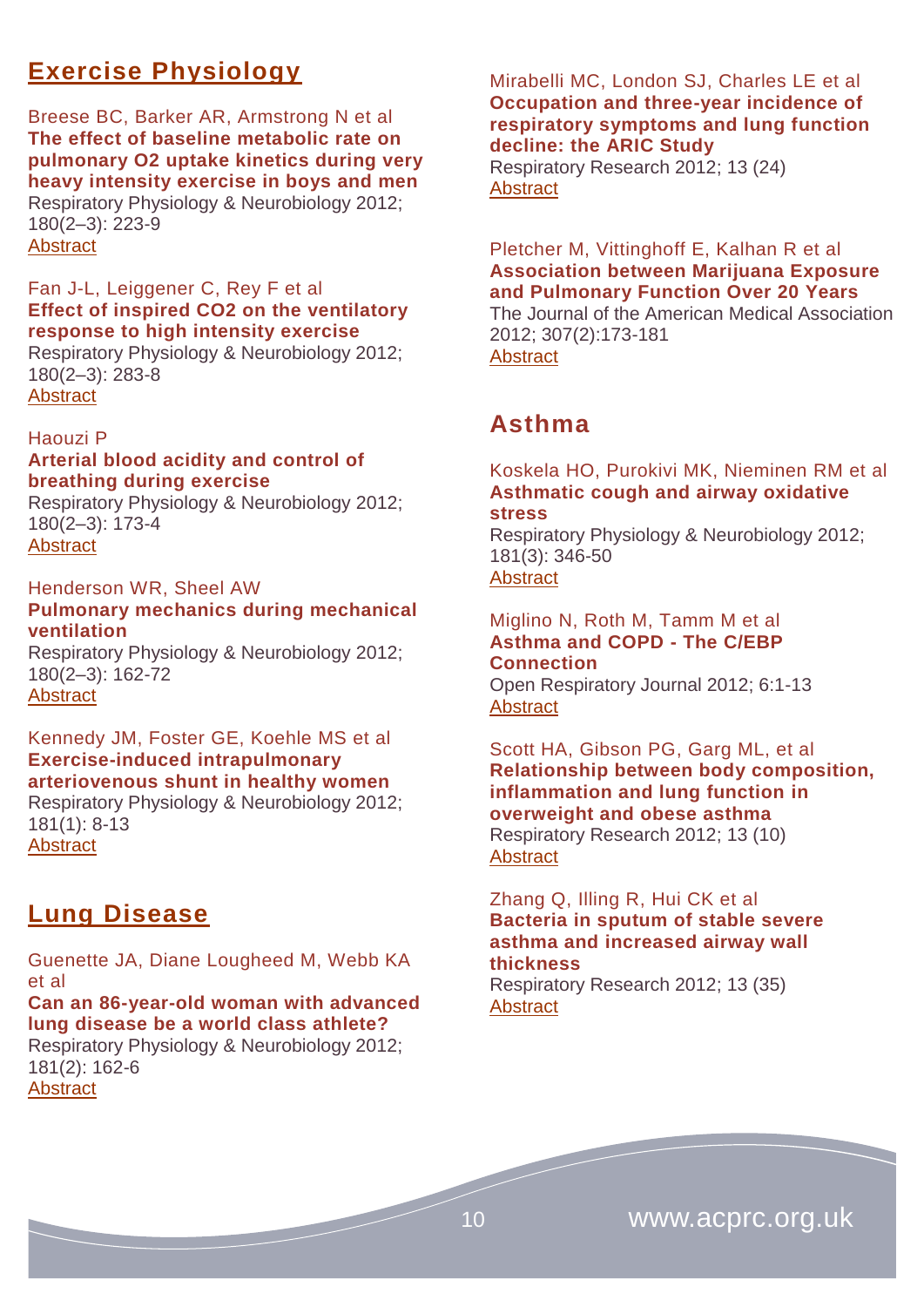### <span id="page-10-0"></span>**Bronchiectasis**

Figueiredo P, Zin A, Guimarães, F **Flutter valve improves respiratory mechanics and sputum production in patients with bronchiectasis**

Physiotherapy Research International, 2012; 17: 12–20 [Abstract](http://onlinelibrary.wiley.com/doi/10.1002/pri.507/abstract)

[Goeminne PC,](http://www.ncbi.nlm.nih.gov/pubmed?term=Goeminne%20PC%5BAuthor%5D&cauthor=true&cauthor_uid=22423975) [Scheers H,](http://www.ncbi.nlm.nih.gov/pubmed?term=Scheers%20H%5BAuthor%5D&cauthor=true&cauthor_uid=22423975) [Decraene A](http://www.ncbi.nlm.nih.gov/pubmed?term=Decraene%20A%5BAuthor%5D&cauthor=true&cauthor_uid=22423975) et al **Risk factors for morbidity and death in non-cystic fibrosis bronchiectasis: a retrospective cross-sectional analysis of CT diagnosed bronchiectatic patients** Respiratory Research 2012; 13 (21) **[Abstract](http://www.ncbi.nlm.nih.gov/sites/entrez/22423975?dopt=Abstract&holding=f1000,f1000m,isrctn)** 

Nicolson CHH, Stirling RG, Borg BM et al **The Long Term Effect of Inhaled Hypertonic Saline 6% in Non-Cystic Fibrosis Bronchiectasis**

Respiratory Medicine 2012; 106(5): 661-667 [Abstract](http://www.resmedjournal.com/article/S0954-6111(12)00043-1/abstract)

### <span id="page-10-1"></span>**COPD**

Au D, Udris E, Engelberg R et al **A Randomized Trial to Improve Communication About End-of-Life Care Among Patients with COPD** Chest 2012; 141(3): 726-735 [Abstract](http://journal.publications.chestnet.org/article.aspx?articleid=1159682)

Barba R, Zapatero A, Losa JE et al **The impact of weekends on outcome for acute exacerbations of COPD**  European Respiratory Journal 2012; 39:46-50 **[Abstract](http://erj.ersjournals.com/content/39/1/46.abstract)** 

#### Bédard ME, Brouillard C, Pepin V et al **Tiotropium improves walking endurance in COPD**

European Respiratory Journal 2012; 39:265-271 **[Abstract](http://erj.ersjournals.com/content/39/2/265.abstract)** 

Celli B, Locantore N, Yates J for the ECLIPSE Investigators

#### **Inflammatory Biomarkers Improve Clinical Prediction of Mortality in Chronic Obstructive Pulmonary Disease**

American Journal of Respiratory and Critical Care Medicine 2012; 185: 1065-1072 **[Abstract](http://ajrccm.atsjournals.org/content/185/10/1065.abstract)** 

Chandra D, Stamm J, Taylor B et al **Outcomes of Noninvasive Ventilation for Acute Exacerbations of Chronic Obstructive Pulmonary Disease in the United States, 1998–2008**

American Journal of Respiratory and Critical Care Medicine 2012; 185: 152-159 **[Abstract](http://ajrccm.atsjournals.org/content/185/2/152.abstract)** 

[Chatterjee A,](http://www.ncbi.nlm.nih.gov/pubmed?term=Chatterjee%20A%5BAuthor%5D&cauthor=true&cauthor_uid=22340019) [Shah M,](http://www.ncbi.nlm.nih.gov/pubmed?term=Shah%20M%5BAuthor%5D&cauthor=true&cauthor_uid=22340019) [D'Souza AO](http://www.ncbi.nlm.nih.gov/pubmed?term=D) et al **Observational study on the impact of initiating tiotropium alone versus tiotropium with fluticasone propionate/salmeterol combination therapy on outcomes and costs in chronic obstructive pulmonary disease** Respiratory Research 2012; 13 (15) **[Abstract](http://www.ncbi.nlm.nih.gov/sites/entrez/22340019?dopt=Abstract&holding=f1000,f1000m,isrctn)** 

[Chilosi M,](http://www.ncbi.nlm.nih.gov/pubmed?term=Chilosi%20M%5BAuthor%5D&cauthor=true&cauthor_uid=22235752) [Poletti V,](http://www.ncbi.nlm.nih.gov/pubmed?term=Poletti%20V%5BAuthor%5D&cauthor=true&cauthor_uid=22235752) [Rossi A](http://www.ncbi.nlm.nih.gov/pubmed?term=Rossi%20A%5BAuthor%5D&cauthor=true&cauthor_uid=22235752) **The pathogenesis of COPD and IPF: distinct horns of the same devil?** Respiratory Research 2012; 13 (3) **[Abstract](http://www.ncbi.nlm.nih.gov/sites/entrez/22235752?dopt=Abstract&holding=f1000,f1000m,isrctn)** 

Churg A, Marshall C, Sin D et al **Late Intervention with a Myeloperoxidase Inhibitor Stops Progression of Experimental Chronic Obstructive Pulmonary Disease**

American Journal of Respiratory and Critical Care Medicine 2012; 185: 34-43 [Abstract](http://ajrccm.atsjournals.org/content/185/1/34.abstract)

#### Cross J

#### **Chest Physiotherapy during an acute exacerbation of chronic obstructive pulmonary disease**

Chronic Respiratory Disease May 2012; 9 (2): 73-75 [Abstract](http://www.ncbi.nlm.nih.gov/pubmed/22653291)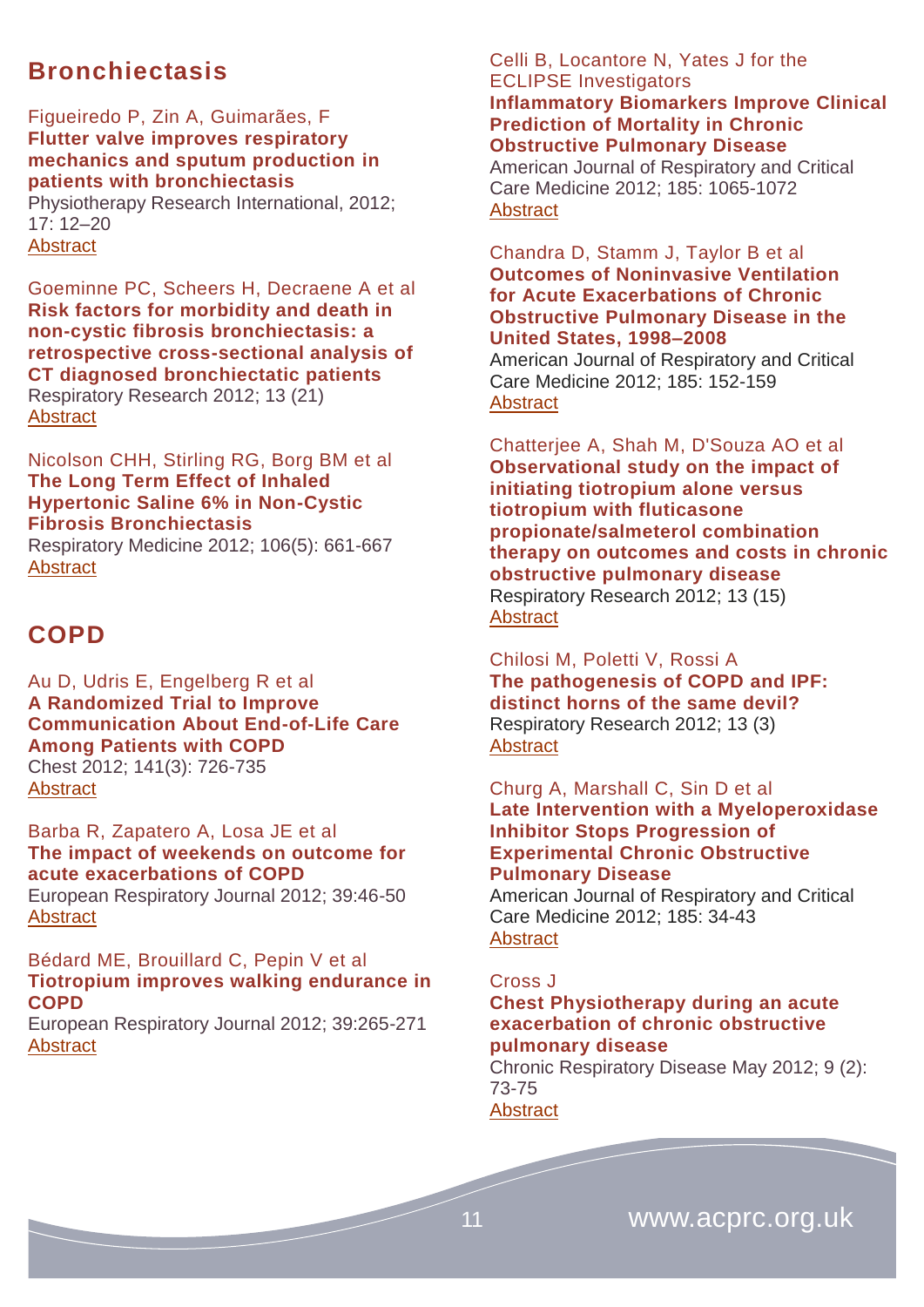#### Currie G, Miller D

**Action Plans for Patients with Chronic Obstructive Pulmonary Disease** BMJ 2012; 344(7849):e1164 [Abstract](http://www.bmj.com/content/344/bmj.e1164)

[Dalal AA,](http://www.ncbi.nlm.nih.gov/pubmed?term=Dalal%20AA%5BAuthor%5D&cauthor=true&cauthor_uid=22651541) [Shah MB,](http://www.ncbi.nlm.nih.gov/pubmed?term=Shah%20MB%5BAuthor%5D&cauthor=true&cauthor_uid=22651541) [D'Souza AO](http://www.ncbi.nlm.nih.gov/pubmed?term=D) et al **Observational study of the outcomes and costs of initiating maintenance therapies in patients with moderate exacerbations of COPD**

Respiratory Research 2012 13 (41) **[Abstract](http://www.ncbi.nlm.nih.gov/sites/entrez/22651541?dopt=Abstract&holding=f1000,f1000m,isrctn)** 

#### Effing T

**Action Plans and Case Manager Support may Hasten Recovery of Symptoms Following an Acute Exacerbation in Patients with Chronic Obstructive Pulmonary Disease (COPD)**

Journal of Physiotherapy 2012; 58(1):60 **[Abstract](http://www.ncbi.nlm.nih.gov/pubmed/22341386)** 

#### Effing T, Bourbeau J, Vercoulen J et al **Self-management programmes for COPD. Moving forward**

Chronic Respiratory Disease February 2012; 9 (1): 27-35 **[Abstract](http://www.ncbi.nlm.nih.gov/pubmed?term=Effing%20T%2C%20Bourbeau%20J%2C%20Vercoulen%20J%20et%20al)** 

[Frerichs](http://www.jccjournal.org/article/S0883-9441(11)00200-0/abstract) I, [Achtzehn](http://www.jccjournal.org/article/S0883-9441(11)00200-0/abstract) U, [Pechmann](http://www.jccjournal.org/article/S0883-9441(11)00200-0/abstract) A et al **High-Frequency Oscillatory Ventilation in Patients with Acute Exacerbation of Chronic Obstructive Pulmonary Disease** Journal of Critical Care 2012; 27 (2): 172-181 **[Abstract](http://www.jccjournal.org/article/S0883-9441(11)00200-0/abstract)** 

Hopkinson N, Englebretsen C, Cooley N et al **Designing and implementing a COPD discharge care bundle** Thorax 2012; 67, 90-92 **[Abstract](http://thorax.bmj.com/content/67/1/90.abstract)** 

#### Laurin C, Moullec G, Bacon S et al **Impact of Anxiety and Depression on Chronic Obstructive Pulmonary Disease Exacerbation Risk**

American Journal of Respiratory and Critical Care Medicine 2012; 185: 918-923 [Abstract](http://ajrccm.atsjournals.org/content/185/9/918.abstract)

#### Mackay A, Donaldson G, Patel A et al **Usefulness of the Chronic Obstructive Pulmonary Disease Assessment Test to Evaluate Severity of COPD Exacerbations**

American Journal of Respiratory and Critical Care Medicine 2012; 185: 1218-1224 **[Abstract](http://ajrccm.atsjournals.org/content/185/11/1218.abstract)** 

#### Miglino N, Roth M, Tamm M et al **Asthma and COPD - The C/EBP Connection**

Open Respiratory Journal 2012; 6:1-13 **[Abstract](http://www.ncbi.nlm.nih.gov/pubmed/22715349)** 

Sincer I, Zorlu A, Yilmaz M et al **[Relationship Between Red Cell](http://www.heartandlung.org/article/S0147-9563(11)00374-8/abstract)  [Distribution Width and Right Ventricular](http://www.heartandlung.org/article/S0147-9563(11)00374-8/abstract)  [Dysfunction in Patients with Chronic](http://www.heartandlung.org/article/S0147-9563(11)00374-8/abstract)  [Obstructive Pulmonary Disease](http://www.heartandlung.org/article/S0147-9563(11)00374-8/abstract)**  Heart and Lung 2012; 41(3):238-243 **[Abstract](http://www.heartandlung.org/article/S0147-9563(11)00374-8/abstract)** 

#### Steer J, Norman E, Afolabi O et al **Dyspnoea severity and pneumonia as predictors of in-hospital mortality and early readmission in acute exacerbations of COPD**

Thorax 2012; 67,117-121 **[Abstract](http://thorax.bmj.com/content/67/2/117.abstract)** 

#### Stoller J and Aboussouan L

**A Review of α1-Antitrypsin Deficiency** American Journal of Respiratory and Critical Care Medicine 2012; 185: 246-259 **[Abstract](http://ajrccm.atsjournals.org/content/185/3/246.abstract)** 

[Tanabe N,](http://www.ncbi.nlm.nih.gov/pubmed?term=Tanabe%20N%5BAuthor%5D&cauthor=true&cauthor_uid=22512922) [Muro S,](http://www.ncbi.nlm.nih.gov/pubmed?term=Muro%20S%5BAuthor%5D&cauthor=true&cauthor_uid=22512922) [Tanaka S](http://www.ncbi.nlm.nih.gov/pubmed?term=Tanaka%20S%5BAuthor%5D&cauthor=true&cauthor_uid=22512922) et al **Emphysema distribution and annual changes in pulmonary function in male patients with chronic obstructive pulmonary disease** Respiratory Research 2012; 13 (31) **[Abstract](http://www.ncbi.nlm.nih.gov/sites/entrez/22512922?dopt=Abstract&holding=f1000,f1000m,isrctn)** 

Vaes A, Annegarn J, Meijer K et al **The Effects of a "New" Walking Aid on Exercise Performance in Patients with COPD: A Randomized Crossover Trial** Chest 2012; 141(5):1224-1232 [Abstract](http://journal.publications.chestnet.org/article.aspx?articleid=1186420)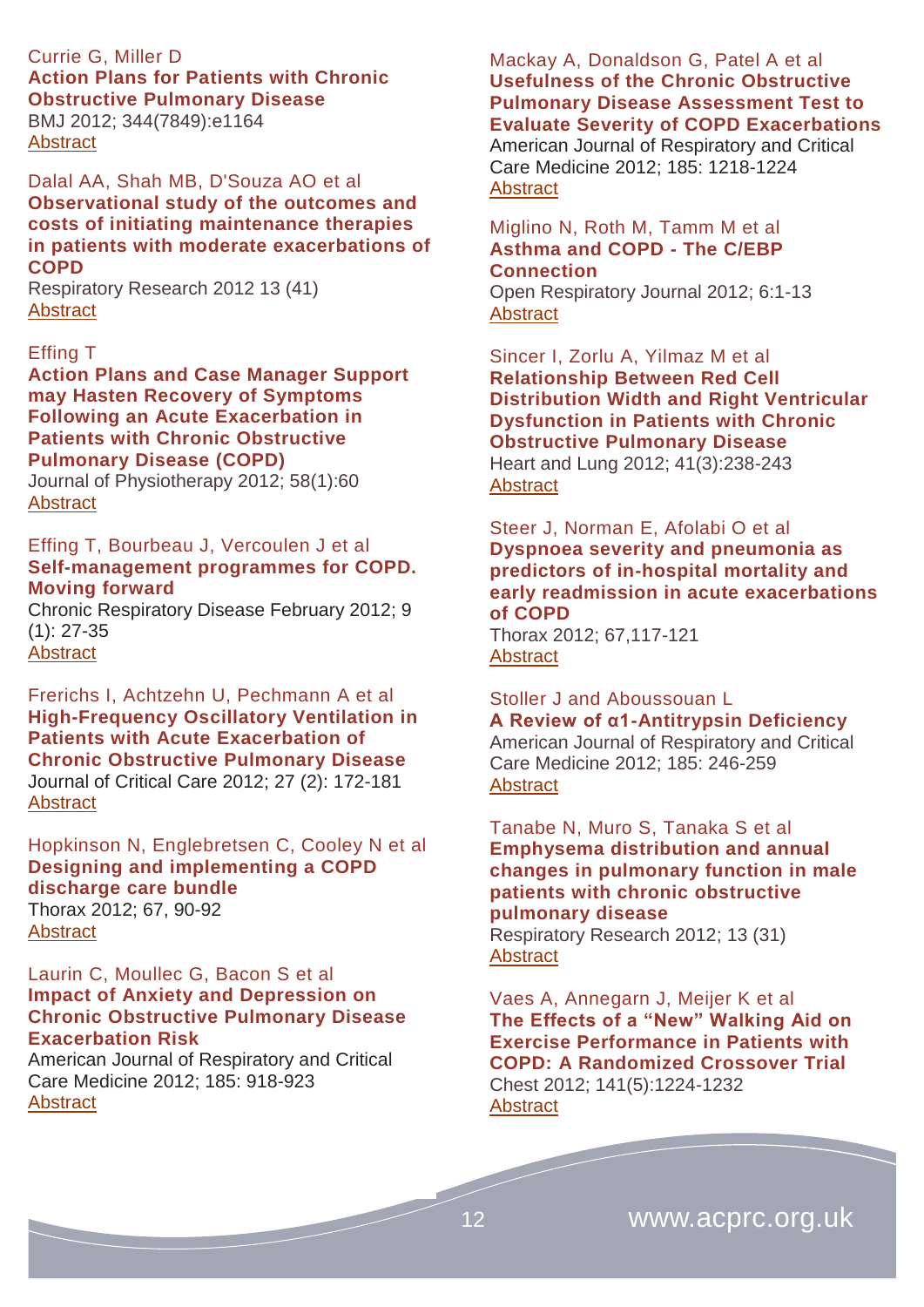[van den Berge M,](http://www.ncbi.nlm.nih.gov/pubmed?term=van%20den%20Berge%20M%5BAuthor%5D&cauthor=true&cauthor_uid=22672621) [Hop WC,](http://www.ncbi.nlm.nih.gov/pubmed?term=Hop%20WC%5BAuthor%5D&cauthor=true&cauthor_uid=22672621) [van der Molen T](http://www.ncbi.nlm.nih.gov/pubmed?term=van%20der%20Molen%20T%5BAuthor%5D&cauthor=true&cauthor_uid=22672621) et al

**Prediction and course of symptoms and lung function around an exacerbation in Chronic Obstructive Pulmonary Disease**. Respiratory Research 2012; 13 (44) **[Abstract](http://www.ncbi.nlm.nih.gov/sites/entrez/22672621?dopt=Abstract&holding=f1000,f1000m,isrctn)** 

Van Dijk WD, Lenders JWM, Holtman J et al **Bronchodilation and Smoking Interaction in COPD: A Cohort Pilot Study to Assess Cardiovascular Risk**

Respiration 2012; 83(2):125-132 **[Abstract](http://content.karger.com/ProdukteDB/produkte.asp?Aktion=ShowAbstract&ArtikelNr=326921&Ausgabe=256734&ProduktNr=224278)** 

Vivodtzev I, Debigaré R, Gagnon P et al **Functional and Muscular Effects of Neuromuscular Electrical Stimulation in Patients with Severe COPD: A Randomized Clinical Trial** Chest 2012; 141(3):716-725 [Abstract](http://journal.publications.chestnet.org/article.aspx?articleid=1159706)

#### Ward K, Horobin H

**[Does the Application of an Algorithm for](http://www.physiotherapyjournal.com/article/S0031-9406(11)00044-7/abstract)  [Non-Invasive Ventilation in Chronic](http://www.physiotherapyjournal.com/article/S0031-9406(11)00044-7/abstract)  [Obstructive Pulmonary Disease Improve](http://www.physiotherapyjournal.com/article/S0031-9406(11)00044-7/abstract)  [the Initiation Process and Patient](http://www.physiotherapyjournal.com/article/S0031-9406(11)00044-7/abstract)  [Outcomes?](http://www.physiotherapyjournal.com/article/S0031-9406(11)00044-7/abstract)** 

Physiotherapy 2012; 98(2):151-159 **[Abstract](http://www.physiotherapyjournal.com/article/S0031-9406(11)00044-7/abstract)** 

#### Yamaguti W, Claudino R, Neto A et al **Diaphragmatic Breathing Training Program Improves Abdominal Motion During Natural Breathing in Patients With Chronic Obstructive Pulmonary Disease: A Randomized Controlled Trial**

Archives of Physical Medicine and Rehabilitation 2012; 93 (4): 571-577 [Abstract](http://www.ncbi.nlm.nih.gov/pubmed?term=Diaphragmatic%20Breathing%20Training%20Program%20Improves%20Abdominal%20Motion%20During%20Natural%20Breathing%20in%20Patients%20With%20Chronic%20Obstructive%20Pulmonary%20Disease:%20A%20Randomized%20Controlled%20Trial)

#### Yawn B, Colice G, Hodder R **[Practical aspects of inhaler use in the](http://www.ncbi.nlm.nih.gov/pmc/articles/PMC3413176/)  [management of chronic obstructive](http://www.ncbi.nlm.nih.gov/pmc/articles/PMC3413176/)  [pulmonary disease in the primary care](http://www.ncbi.nlm.nih.gov/pmc/articles/PMC3413176/)  [setting](http://www.ncbi.nlm.nih.gov/pmc/articles/PMC3413176/)**

Int J Chron Obstruct Pulmon Dis. 2012; 7: 495– 502 [Abstract](Practical%20aspects%20of%20inhaler%20use%20in%20the%20management%20of%20chronic%20obstructive%20pulmonary%20disease%20in%20the%20primary%20care%20setting)

### <span id="page-12-0"></span>**Cystic Fibrosis (Paediatrics and Adults)**

#### Aitken M, Bellon G, De Boeck K et al **Long-Term Inhaled Dry Powder Mannitol in Cystic Fibrosis: An International Randomized Study**

American Journal of Respiratory and Critical Care Medicine 2012; 185: 645-652 [Abstract](http://ajrccm.atsjournals.org/content/185/6/645.abstract)

#### Bradley JM, Moran F **Physical training for cystic fibrosis**

Cochrane Database of Systematic Reviews 2008, Issue 1. Art. No.: CD002768. DOI: 10.1002/14651858.CD002768.pub2 (July 2012) **[Abstract](http://summaries.cochrane.org/CD002768/physical-training-to-improve-exercise-capacity-in-people-with-cystic-fibrosis)** 

Dellon E, Sawicki G, Shores, M et al **Physician Practices for Communicating with Patients with Cystic Fibrosis aout the Use of Noninvasive and Invasive Mechanical Ventilation** Chest 2012; 141(4):1010-1017 **[Abstract](http://journal.publications.chestnet.org/article.aspx?articleid=1206477)** 

Dentice RL, Elkins MR, Bye PT **Adults with Cystic Fibrosis Prefer Hypertonic Saline Before or During Airway Clearance Techniques: a Randomised Crossover Trial** Journal of physiotherapy 2012; 58(1):33-40

**[Abstract](http://www.ncbi.nlm.nih.gov/pubmed/22341380)** 

#### Doumit M, Krishnan U, Jaffe A et al **Acid and Non-Acid Reflux during Physiotherapy in Young Children with Cystic Fibrosis** Pediatric Pulmonology 2012; 47(2):119-124

**[Abstract](http://www.ncbi.nlm.nih.gov/pubmed/22241570)** 

#### Kmietowicz K

**Trial is Started to See Whether Gene Therapy can Improve Lung Function in Cystic Fibrosis** BMJ 2012; 344(7849):e2141 **[Abstract](http://www.bmj.com/content/344/bmj.e2141)**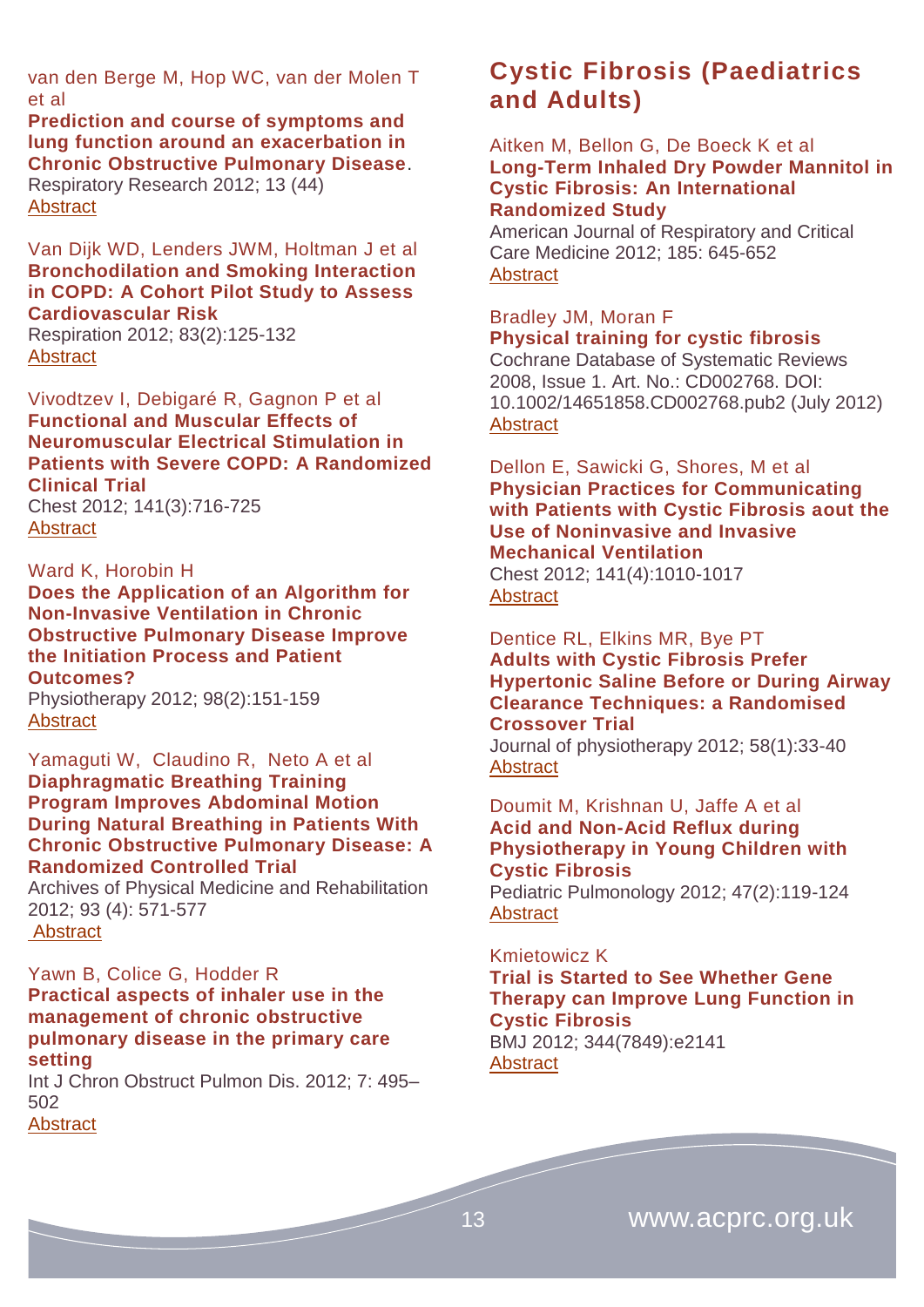#### Leboulanger N, Louis B, Corvol H et al **Evaluation of the trachea and intrathoracic airways by the acoustic reflection method in children with cystic fibrosis**

Respiratory Physiology & Neurobiology 2012; 181(1): 74-8 **[Abstract](http://ac.els-cdn.com/S1569904812000390/1-s2.0-S1569904812000390-main.pdf?_tid=357f2af24f90026f7f904d1b5eb00ebf&acdnat=1343212963_27de09c80f5f95143451833932739912)** 

#### Loeve M, Hop W, de Bruijne M et al **Chest Computed Tomography Scores Are Predictive of Survival in Patients with Cystic Fibrosis Awaiting Lung Transplantation**

American Journal of Respiratory and Critical Care Medicine 2012; 185: 1096-1103 **[Abstract](http://ajrccm.atsjournals.org/content/185/10/1096.abstract)** 

#### Moran F, Bradley JM, Piper AJ **Non-invasive ventilation for cystic fibrosis** Cochrane Database of Systematic Reviews 2009, Issue 1. Art. No.: CD002769. DOI: 10.1002/14651858.CD002769.pub3 **[Abstract](http://summaries.cochrane.org/CD002769/non-invasive-ventilation-is-the-mechanical-inflation-and-deflation-of-the-lungs-via-a-face-mask-which-may-help-breathing-during-sleep-help-reduce-respiratory-failure-help-with-clearance-of-sputum-and-help-improve-exercise-tolerance.)**

#### Parajape S, Barnes L, Carson K et al **Exercise Improves Lung Function and Habitual Activity in Children with Cystic Fibrosis** Journal of Cystic Fibrosis 2012; 11(1):18-23

**[Abstract](http://www.ncbi.nlm.nih.gov/pubmed/21890433)** 

#### Reilly CC, Ward K, Jolley CJ et al **Effect of endurance exercise on respiratory muscle function in patients with cystic fibrosis**

Respiratory Physiology & Neurobiology 2012; 180(2–3): 316-22 **[Abstract](http://ac.els-cdn.com/S1569904811004320/1-s2.0-S1569904811004320-main.pdf?_tid=2cbedb747c767b8869c12df284698420&acdnat=1343212486_b2fb087917cd3467778b7eb237017b1a)** 

#### Sanders D, Farrell P **Transformative Mutation Specific Pharmacotherapy for Cystic Fibrosis** BMJ 2012; 344(7849):e79 **[Abstract](http://www.bmj.com/content/344/bmj.e79)**

## <span id="page-13-0"></span>**Interstitial Lung Disease**

[Chilosi M,](http://www.ncbi.nlm.nih.gov/pubmed?term=Chilosi%20M%5BAuthor%5D&cauthor=true&cauthor_uid=22235752) [Poletti V,](http://www.ncbi.nlm.nih.gov/pubmed?term=Poletti%20V%5BAuthor%5D&cauthor=true&cauthor_uid=22235752) [Rossi A.](http://www.ncbi.nlm.nih.gov/pubmed?term=Rossi%20A%5BAuthor%5D&cauthor=true&cauthor_uid=22235752) **The pathogenesis of COPD and IPF: distinct horns of the same devil?** Respiratory Research; 2012 13 (3) **[Abstract](http://www.ncbi.nlm.nih.gov/sites/entrez/22235752?dopt=Abstract&holding=f1000,f1000m,isrctn)** 

### Richards T, Kaminski N, Baribaud F et al **Peripheral Blood Proteins Predict Mortality in Idiopathic Pulmonary Fibrosis**

American Journal of Respiratory and Critical Care Medicine 2012; 185: 67-76. **[Abstract](http://ajrccm.atsjournals.org/content/185/1/67.abstract)** 

### Richeldi L, Ryerson C, Lee J et al **Relative versus absolute change in forced vital capacity in idiopathic pulmonary**  fibrosis

Thorax 2012;67, 407-411 **[Abstract](http://thorax.bmj.com/content/67/5/407.abstract)** 

The Idiopathic Pulmonary Fibrosis Clinical Research Network **Prednisone, Azathioprine, and N-Acetylcysteine for Pulmonary Fibrosis**  New England Journal of Medicine 2012; 366:1968-1977 **[Abstract](http://www.nejm.org/toc/nejm/366/21/)** 

### <span id="page-13-1"></span>**Lung Cancer**

England R, Maddocks M, Manderson C et al **Factors Influencing Exercise Performance in Thoracic Cancer** Respiratory Medicine 2012; 106(2): 294-299 **[Abstract](http://www.resmedjournal.com/article/S0954-6111(11)00388-X/abstract)** 

### <span id="page-13-2"></span>**Pulmonary Rehabilitation, Exercise and Activity**

Altenburg WA, De Greef MHG, Ten Hacken NHT et al

**A Better Response in Exercise Capacity after Pulmonary Rehabilitation in More Severe COPD Patients**

Respiratory Medicine 2012; 106(5): 694-700 [Abstract](http://www.resmedjournal.com/article/S0954-6111(11)00395-7/abstract)

Ambrosino N, Venturelli E, Vagheggini G et al **SERIES: "NOVELTIES IN PULMONARY REHABILITATION‖: Rehabilitation, weaning and physical therapy strategies in chronic critically ill patients** 

European Respiratory Journal 2012; 39: 487-492 **[Abstract](http://erj.ersjournals.com/content/39/2/487.abstract)**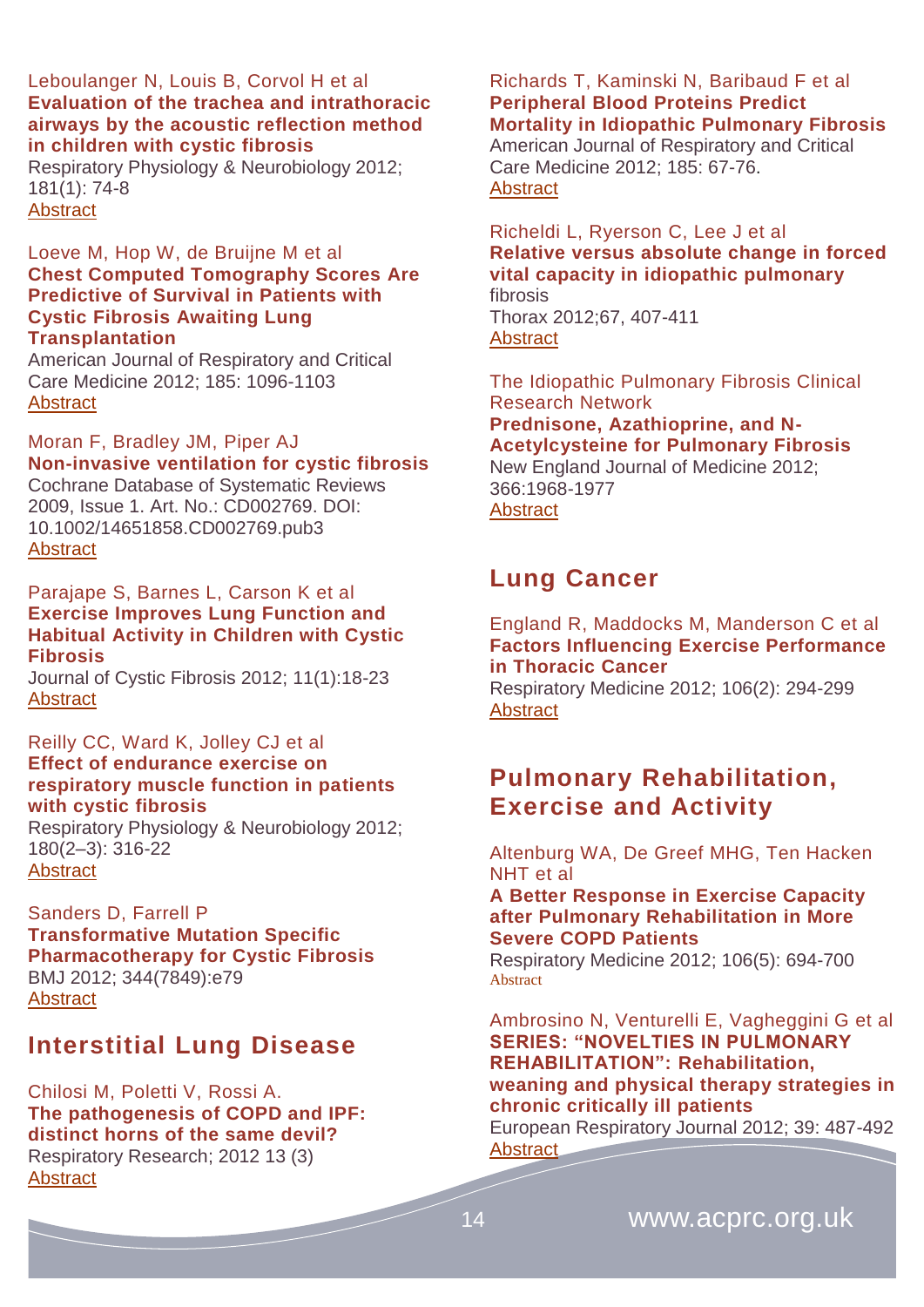Corhay J, Nguyen D, Duysinx B et al **Should We Exclude Elderly Patients with Chronic Obstructive Pulmonary Disease From a Long-Time Ambulatory Pulmonary Rehabilitation Programme?**

Journal of Rehabilitation Medicine 2012; 44(5): 466-472

**[Abstract](http://www.ncbi.nlm.nih.gov/sites/entrez?cmd=search&db=pubmed&term=10.2340/16501977-0973&dispmax=50)** 

Dolmage T, Evans R, Hill K et al **The Effect of Pulmonary Rehabilitation on Critical Walk Speed in Patients with COPD: A Comparison with Self-Paced Walks** Chest 2012; 141(2):413-419 **[Abstract](http://journal.publications.chestnet.org/article.aspx?articleid=1149087)** 

Dyer F, Callaghan J, Cheema K et al **Ambulatory oxygen improves the effectiveness of pulmonary rehabilitation in selected patients with chronic obstructive pulmonary disease**

Chronic Respiratory Disease May 2012; 9 (2): 83-91

[Abstract](http://www.ncbi.nlm.nih.gov/pubmed?term=Dyer%20F%2C%20Callaghan%20J%2C%20Cheema%20K)

England R, Maddocks M, Manderson C et al **Factors Influencing Exercise Performance in Thoracic Cancer**

Respiratory Medicine 2012; 106(2): 294-299 **[Abstract](http://www.resmedjournal.com/article/S0954-6111(11)00388-X/abstract)** 

Fregonezi G, Resqueti V, Vigil L et al Maximal Oxygen Uptake Cannot Be Estimated **From Resting Lung Function and Submaximal Exercise in Patients with Chronic Obstructive Pulmonary Disease**

Journal of Cardiopulmonary Rehabilitation & Prevention 2012; 32 (4): 219–225 **[Abstract](http://journals.lww.com/jcrjournal/Abstract/2012/07000/Maximal_Oxygen_Uptake_Cannot_Be_Estimated_From.8.aspx)** 

#### Gloeckl R, Heinzelmann I, BaeuerleS et al **Effects of Whole Body Vibration in Patients with Chronic Obstructive Pulmonary Disease – A Randomized Controlled Trial**

Respiratory Medicine 2012; 106(1): 75-83 **[Abstract](http://www.resmedjournal.com/article/S0954-6111(11)00385-4/abstract)** 

Greening N, Evans R, Williams J et al **Does body mass index influence the outcomes of a walking-based pulmonary rehabilitation programme in COPD?** Chronic Respiratory Disease May 2012; 9 (2):

99-106 **[Abstract](http://www.ncbi.nlm.nih.gov/pubmed?term=Greening%20N%2C%20Evans%20R%2C%20Williams%20J%20et%20al)** 

Harrison SL, Greening NJ, Williams JEA et al **Have We Underestimated the Efficacy of Pulmonary Rehabilitation in Improving Mood?**

Respiratory Medicine 2012; 106(6): 838-844 **[Abstract](http://www.resmedjournal.com/article/S0954-6111(11)00442-2/abstract)** 

Hill K, Dolmage T, Woon L et al **Defining the Relationship Between Average Daily Expenditure and Field-Based Walking Tests and Aerobic Reserve in COPD**

Chest 2012; 141(2):406-412 **[Abstract](http://journal.publications.chestnet.org/article.aspx?articleid=1149073)** 

#### Hellem E, Bruusgaard K, Bergland A **Exercise maintenance: COPD patients' perception and perspectives on elements of success in sustaining long-term exercise**

[Physiotherapy Theory and Practice](http://www.ingentaconnect.com/content/apl/uptp) 2012; 28(3): 206-220 **[Abstract](http://www.ingentaconnect.com/content/apl/uptp/2012/00000028/00000003/art00005)** 

Hill, K, Dolmage,T, Woon, L et al **Rollator Use Does Not Consistently Change the Metabolic Cost of Walking in People with Chronic Obstructive Pulmonary Disease**

Archives of Physical Medicine and Rehabilitation 2012; 93 (6): 1077-1080 **[Abstract](http://www.ncbi.nlm.nih.gov/pubmed/22464094)** 

Hogg L, Grant A, Garrod R et al **People with COPD Perceive Ongoing, Structured and Socially Supportive Exercise Opportunities to be Important for Maintaining an Active Lifestyle Following Pulmonary Rehabilitation: a Qualitative Study**

Journal of Physiotherapy 2012; 58(3):189-95 **[Abstract](http://www.ncbi.nlm.nih.gov/pubmed/22884186)**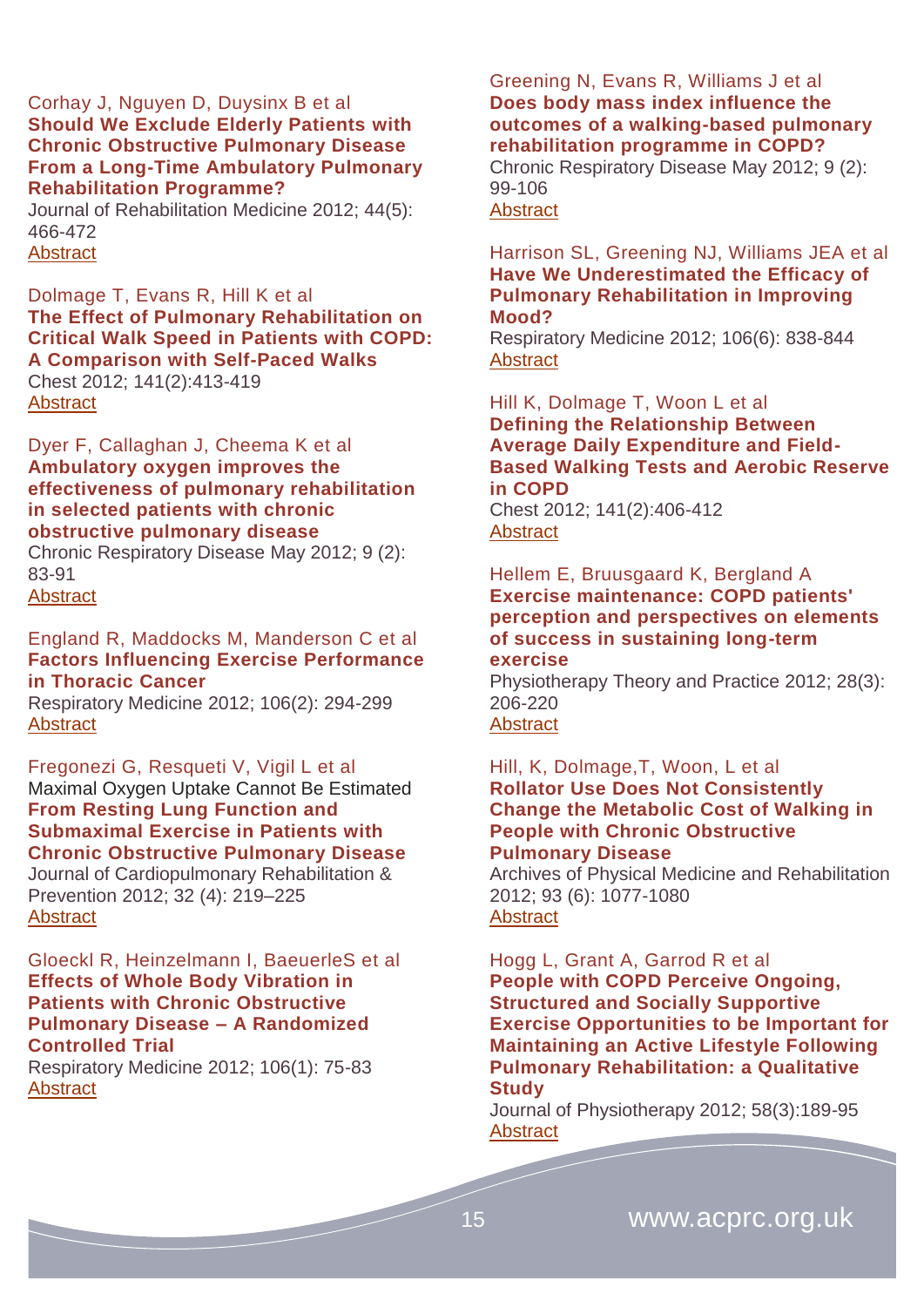Holland AE, Hill CJ, Glaspole I et al **Predictors of Benefit Following Pulmonary Rehabilitation for Interstitial Lung Disease** Respiratory Medicine 2012; 106(3): 429-435 **[Abstract](http://www.resmedjournal.com/article/S0954-6111(11)00435-5/abstract)** 

#### Langer D, Cebrià i Iranzo MA, Burtin C et al **Determinants of Physical Activity in Daily Life in Candidates for Lung Transplantation**

Respiratory Medicine 2012; 106(5): 747-754 **[Abstract](http://www.resmedjournal.com/article/S0954-6111(12)00035-2/abstract)** 

Jacobsen R, Frølich A; Godtfredsen N et al **Impact of Exercise Capacity on Dyspnea and Health-Related Quality of Life in Patients with Chronic Obstructive Pulmonary Disease**

Journal of Cardiopulmonary Rehabilitation & Prevention 2012; 32 (2): 92–100 **[Abstract](http://journals.lww.com/jcrjournal/Abstract/2012/03000/Impact_of_Exercise_Capacity_on_Dyspnea_and.5.aspx)** 

Janaudis-Ferreira T, Beauchamp M, Goldstein R et al

**How Should we Measure Arm Exercise Capacity in Patients with COPD? Arm Exercise Tests in Patients with COPD: A Systematic Review** Chest 2012; 141(1):111-120 **Abstract** 

Mackney J, Jenkins S, Hill K et al **Does exercise training change physical activity in people with COPD? A systematic review and meta-analysis** Chronic Respiratory Disease February 2012; 9  $(1): 3 - 4$ **[Abstract](http://www.ncbi.nlm.nih.gov/pubmed?term=Mackney%20J%2C%20Jenkins%20S%2C%20Hill%20K%20et%20al%20Does%20exercise%20training%20change%20physical%20activity%20in%20people%20with%20COPD%3F%20A%20systematic%20review%20and%20meta-analysis.%20Chronic%20Respiratory)** 

Mador J, Krauza M, Shaffer M et al **Effect of Exercise Training in Patients with Chronic Obstructive Pulmonary Disease Compared With Healthy Elderly Subjects** Journal of Cardiopulmonary Rehabilitation & Prevention 2012; 32 (3): 155–162

**[Abstract](http://journals.lww.com/jcrjournal/Abstract/2012/05000/Effect_of_Exercise_Training_in_Patients_With.6.aspx)** 

#### Moga AM, De Marchie M, Saey D et al **Mechanisms of Non-Pharmacologic Adjunct Therapies Used During Exercise in COPD**

Respiratory Medicine 2012; 106(5): 614-626 **[Abstract](http://www.resmedjournal.com/article/S0954-6111(12)00038-8/abstract)** 

#### Ochmann U, Jörres R, Nowak D et al **Long-term Efficacy of Pulmonary Rehabilitation: A State-of the-Art Review**

Journal of Cardiopulmonary Rehabilitation & Prevention 2012; 32 (3): 117-126 [Abstract](http://journals.lww.com/jcrjournal/Abstract/2012/05000/Long_term_Efficacy_of_Pulmonary_Rehabilitation__A.1.aspx)

#### Pomidori L, Contoli M, Mandolesi G et al **A Simple Method for Home Exercise Training in Patients with Chronic Obstructive Pulmonary Disease: One-Year Study**

Journal of Cardiopulmonary Rehabilitation & Prevention 2012; 32 (1): 53–57 **[Abstract](http://journals.lww.com/jcrjournal/Abstract/2012/01000/A_Simple_Method_for_Home_Exercise_Training_in.8.aspx)** 

#### Probst VS, Hernandes NA, Teixeira DC et al **Reference Values for the Incremental Shuttle Walking Test**

Respiratory Medicine 2012; 106(2): 243-248 **[Abstract](http://www.resmedjournal.com/article/S0954-6111(11)00259-9/abstract)** 

#### Puhan MA, Spaar A, Frey M et al **Early versus Late Pulmonary Rehabilitation in Chronic Obstructive Pulmonary Disease Patients with Acute Exacerbations: A Randomized Trial** Respiration 2012; 83(6):499-506 **[Abstract](http://content.karger.com/ProdukteDB/produkte.asp?Aktion=ShowAbstract&ArtikelNr=329884&Ausgabe=257042&ProduktNr=224278)**

#### Reid D, Yamabayashi C, Goodridge D, et al **[Exercise prescription for hospitalized](http://www.ncbi.nlm.nih.gov/pmc/articles/PMC3363140/)  [people with chronic obstructive](http://www.ncbi.nlm.nih.gov/pmc/articles/PMC3363140/)  [pulmonary disease and comorbidities: a](http://www.ncbi.nlm.nih.gov/pmc/articles/PMC3363140/)  [synthesis of systematic reviews](http://www.ncbi.nlm.nih.gov/pmc/articles/PMC3363140/)**

Int J Chron Obstruct Pulmon Dis. 2012; 7: 297– 320

**[Abstract](http://www.ncbi.nlm.nih.gov/pmc/articles/PMC3363140/?report=abstract)**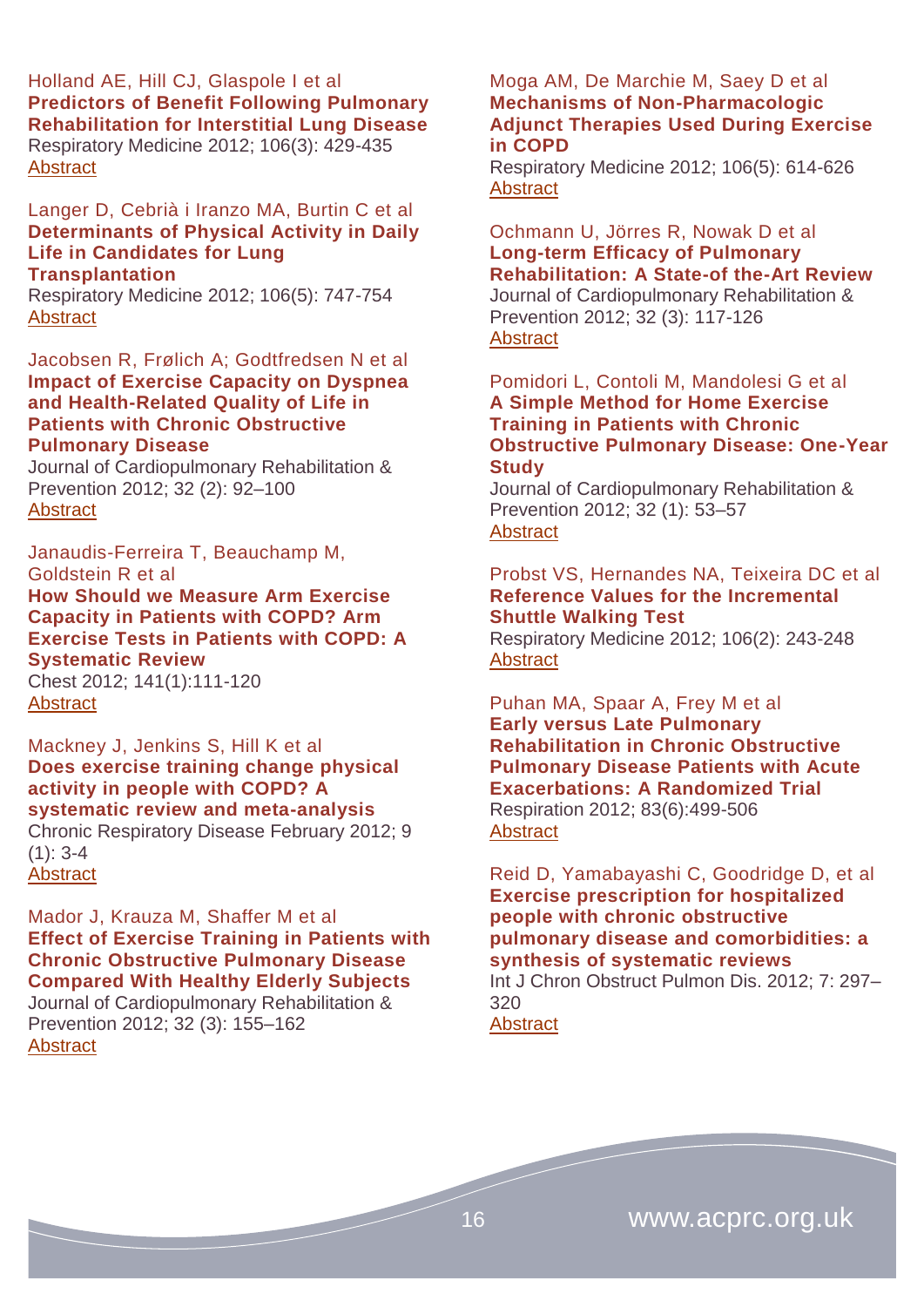Sanchez O, Caumont-Prim A, Gillet-Juvin K et al

**Activity-related dyspnea is not modified by psychological status in people with COPD, interstitial lung disease or obesity** Respiratory Physiology & Neurobiology 2012; 182(1): 18-25 **[Abstract](http://ac.els-cdn.com/S1569904812000444/1-s2.0-S1569904812000444-main.pdf?_tid=3f92255ce3b307d94523f63275ec6e67&acdnat=1343215455_9ee7239cde4de6e5ef85bad02b3d4ea8)** 

#### Sugino A, Minakata Y, Kanda M et al **Validation of a Compact Motion Sensor for the Measurement of Physical Activity in Patients with Chronic Obstructive Pulmonary Disease**

Respiration 2012; 83(4):300-307 [Abstract](http://content.karger.com/ProdukteDB/produkte.asp?Aktion=ShowAbstract&ArtikelNr=330046&Ausgabe=256871&ProduktNr=224278)

#### Tang C, Blackstock F, Clarence M et al **Early Rehabilitation Exercise Program for Inpatients during an Acute Exacerbation of Chronic Obstructive Pulmonary Disease: A Randomised Controlled Trial**

Journal of Cardiopulmonary Rehabilitation & Prevention 2012; 32 (3): 163–169 **[Abstract](http://journals.lww.com/jcrjournal/Abstract/2012/05000/Early_Rehabilitation_Exercise_Program_for.7.aspx)** 

#### Van Gestel AJR, Kohler M, Steier J et al **The Effects of Controlled Breathing during Pulmonary Rehabilitation in Patients with COPD**

Respiration 2012; 83(2):115-124 **[Abstract](http://content.karger.com/ProdukteDB/produkte.asp?Aktion=ShowAbstract&ArtikelNr=324449&Ausgabe=256734&ProduktNr=224278)** 

Vasilopoulou MK, Vogiatzis I, Nasis I et al **On- and off-exercise kinetics of cardiac output in response to cycling and walking in COPD patients with GOLD Stages I–IV** Respiratory Physiology & Neurobiology 2012; 181(3): 351-8 **[Abstract](http://ac.els-cdn.com/S1569904812000754/1-s2.0-S1569904812000754-main.pdf?_tid=cfbcd26d69036478372a376ad7876d9b&acdnat=1343215333_74cd456bf9a68d4ce27a7952aa81561b)** 

#### Vonbank K, Stresser B, Mondrzyk J et al **Strength Training Increases Maximum working Capacity in Patients with COPD – Randomized Clinical Trial Comparing Three Training Modalities**

Respiratory Medicine 2012; 106(4): 557-563 **Abstract** 

### <span id="page-16-0"></span>**Neurology**

#### Edwards MJ, Stone J, Nielsen G **Physiotherapists and patients with functional (psychogenic) motor symptoms: a survey of attitudes and interest**

Journal of Neurology, Neurosurgery & Psychiatry 2012; 83(6): 655-8 **[Abstract](http://jnnp.bmj.com/content/83/6/655.abstract)** 

### <span id="page-16-1"></span>**Neuromuscular**

Bourke SC, O'Neill CL, Williams TL et al **The changing landscape of non-invasive ventilation in amyotrophic lateral sclerosis** Journal of Neurology, Neurosurgery & Psychiatry 2012; 83(4): 368-9 **[Abstract](http://jnnp.bmj.com/content/83/4/368.extract)** 

#### Chiò A, Calvo A, Moglia C et al **Non-invasive ventilation in amyotrophic lateral sclerosis: a 10 year population based study**

Journal of Neurology, Neurosurgery & Psychiatry 2012; 83(4): 377-81 [Abstract](http://jnnp.bmj.com/content/83/4/377.abstract)

#### Chiò A, Mora G

#### **Physical fitness and amyotrophic lateral sclerosis: dangerous liaisons or common genetic pathways?**

Journal of Neurology, Neurosurgery & Psychiatry 2012; 83(4): 389 [Abstract](http://jnnp.bmj.com/content/83/4/389.extract)

#### Jones U, Enright S, Busse M **[Management of Respiratory Problems in](http://www.physiotherapyjournal.com/article/S0031-9406(11)00066-6/abstract)  [People with Neurodegenerative](http://www.physiotherapyjournal.com/article/S0031-9406(11)00066-6/abstract)  [Conditions: A Narrative Review](http://www.physiotherapyjournal.com/article/S0031-9406(11)00066-6/abstract)**  Physiotherapy 2012; 98(1):1-12 **[Abstract](http://www.physiotherapyjournal.com/article/S0031-9406(11)00066-6/abstract)**

Mattsson P, Lönnstedt I, Nygren I et al **Physical fitness, but not muscle strength, is a risk factor for death in amyotrophic lateral sclerosis at an early age** Journal of Neurology, Neurosurgery & Psychiatry 2012; 83(4): 390-4 **[Abstract](http://jnnp.bmj.com/content/83/4/390.abstract)**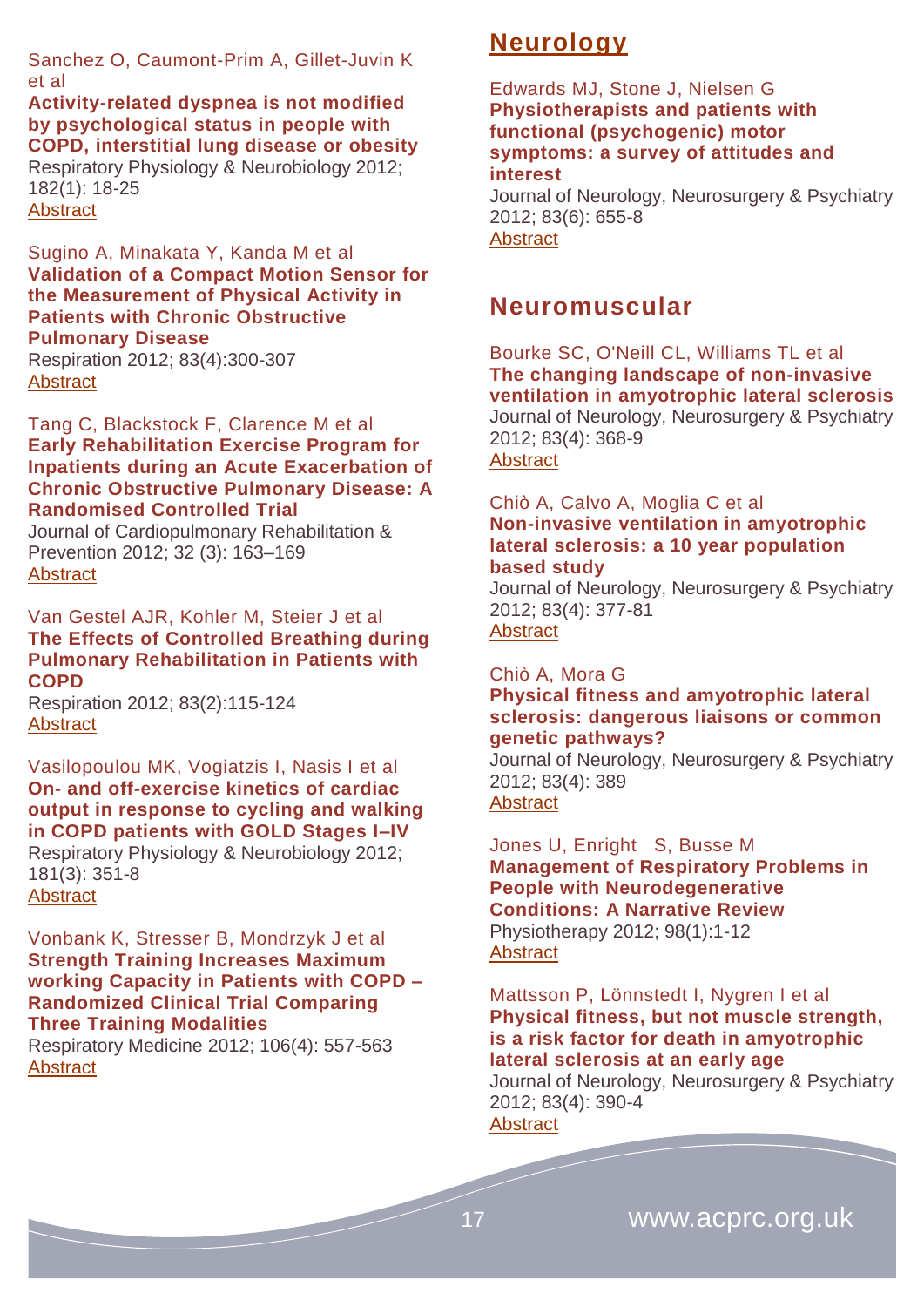Meral Bosnak-Guclu, Arzu Guclu Gunduz, Bijen Nazliel et al **Comparison of Functional [Exercise](http://www.medicaljournals.se/jrm/content/?volume=44&issue=1) Capacity, Pulmonary Function and Respiratory Muscle Strength in Patients with Multiple Sclerosis with Different Disability Levels and Healthy Controls** Journal of Rehabilitation Medicine 2012; 44(1): 80-86

**[Abstract](http://www.ncbi.nlm.nih.gov/pubmed/22234321)** 

O'Neill CL, Williams TL, Peel ET et al **Non-invasive ventilation in motor neuron disease: an update of current UK practice** Journal of Neurology, Neurosurgery & Psychiatry 2012; 83(4): 371-6

**[Abstract](http://jnnp.bmj.com/content/83/4/371.abstract)** 

#### Swash M

#### **Survey of non-invasive ventilation use in ALS in Britain**

Journal of Neurology, Neurosurgery & Psychiatry 2012; 83(4): 370 **[Abstract](http://jnnp.bmj.com/content/83/4/370.extract)** 

Turner MR, Wotton C, Talbot K et al **Cardiovascular fitness as a risk factor for amyotrophic lateral sclerosis: indirect evidence from record linkage study** Journal of Neurology, Neurosurgery & Psychiatry

2012; 83(4): 395-8 **[Abstract](http://jnnp.bmj.com/content/83/4/395.abstract)** 

Won Ah Choi, Jung Hyun Park, Dong Hyun Kim et al **Cough Assistance Device for Patients with** 

**Glottis Dysfunction and or Tracheostomy** Journal of Rehabilitation Medicine 2012;

44(4):351-354 **[Abstract](http://www.ncbi.nlm.nih.gov/sites/entrez?cmd=search&db=pubmed&term=10.2340/16501977-0948&dispmax=50)** 

### <span id="page-17-0"></span>**Spinal cord injury**

#### West CR, Campbell IG, Shave RE et al **Effects of abdominal binding on cardiorespiratory function in cervical spinal cord injury**

Respiratory Physiology & Neurobiology 2012; 180(2–3): 275-82 **[Abstract](http://ac.els-cdn.com/S1569904811004241/1-s2.0-S1569904811004241-main.pdf?_tid=d613decf6dcb2cd41687f8137aa86d2f&acdnat=1343212592_a03f40aa4fa253daba3137e013cf6889)** 

### <span id="page-17-1"></span>**NIV**

Chandra D, Stamm J, Taylor B et al **Outcomes of Noninvasive Ventilation for Acute Exacerbations of Chronic Obstructive Pulmonary Disease in the United States, 1998–2008**

American Journal of Respiratory and Critical Care Medicine 2012; 185: 152-159. **[Abstract](http://ajrccm.atsjournals.org/content/185/2/152.abstract)** 

Kida Y, Minakata Y, Yamada Y et al **Efficacy of Noninvasive Positive Pressure Ventilation in Elderly Patients with Acute Hypercapnic Respiratory Failure** Respiration 2012; 83(5):377-382 **[Abstract](http://content.karger.com/ProdukteDB/produkte.asp?Aktion=ShowAbstract&ArtikelNr=328399&Ausgabe=256953&ProduktNr=224278)** 

### <span id="page-17-2"></span>**Obstructive Sleep Apnoea & Obesity Hypoventilation**

Barbe F, Cantolla J, Sanchez-de-la-Torre et al

**Effect of [Continuous Positive Airway](http://jama.jamanetwork.com/article.aspx?articleid=1167316)  [Pressure on the Incidence of Hypertension](http://jama.jamanetwork.com/article.aspx?articleid=1167316)  [and Cardiovascular Events in Nonsleepy](http://jama.jamanetwork.com/article.aspx?articleid=1167316)  [Patients with Obstructive Sleep Apnea](http://jama.jamanetwork.com/article.aspx?articleid=1167316): A [Randomized Controlled Trial](http://jama.jamanetwork.com/article.aspx?articleid=1167316)**

The Journal of the American Medical Association 2012; 307(20):2161-2168 [Abstract](http://www.ncbi.nlm.nih.gov/pubmed?term=Effect%20of%20Continuous%20Positive%20Airway%20Pressure%20on%20the%20Incidence%20of%20Hypertension%20and%20Cardiovascular%20Events%20in%20Nonsleepy%20Patients%20With%20Obstructive%20Sleep%20Apnea%3A%20A%20Randomized%20Controlled%20Trial)

Gakwaya S, Ethier G, Sériès F **Influence of negative airway pressure on upper airway dynamic and impact on night-time apnea worsening**

Respiratory Physiology & Neurobiology 2012; 181(1): 88-94 **[Abstract](http://ac.els-cdn.com/S1569904812000389/1-s2.0-S1569904812000389-main.pdf?_tid=16fecbc05e21f3f331f3f55e1fb08a3e&acdnat=1343212806_a88540ed4a8c89f2892a441cc0990d03)** 

#### Hernández-Gordillo D, Ortega-Gómez M, Galicia-Polo et al

#### **Sleep Apnea in Patients with Acromegaly. Frequency, Characterization and Positive Pressure Titration**

Open Respiratory Journal 2012; 6:28-33 **[Abstract](http://www.ncbi.nlm.nih.gov/pubmed/22754597)**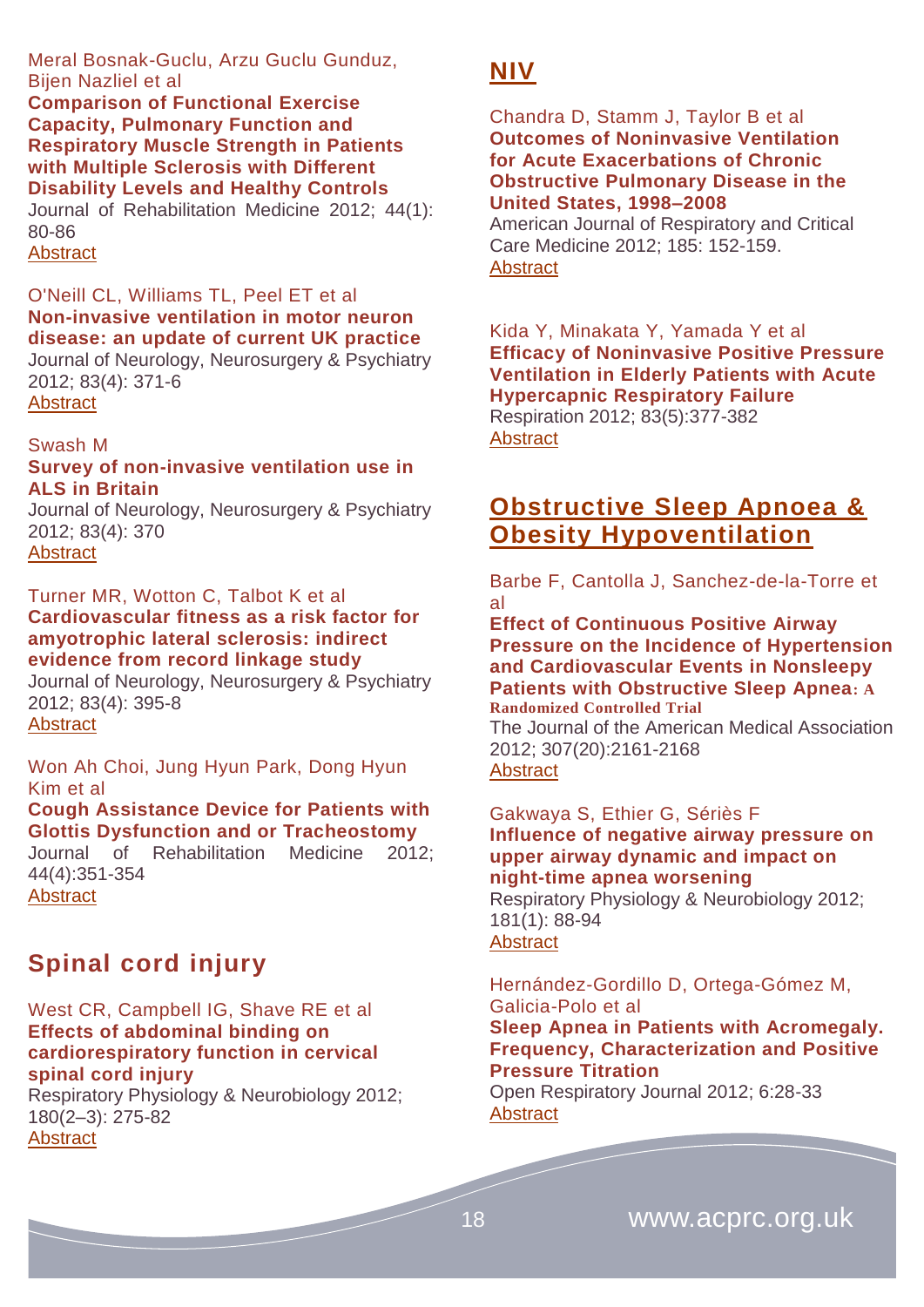<span id="page-18-1"></span>Hesselbacher S, Subramanian S, Allen J et al **Body Mass Index, Gender, and Ethnic Variations Alter the Clinical Implications of the Epworth Sleepiness Scale in Patients with Suspected Obstructive Sleep Apnea**

Open Respiratory Journal 2012; 6:20-27 **[Abstract](http://www.ncbi.nlm.nih.gov/pubmed/22670164)** 

### <span id="page-18-0"></span>**Oxygen**

Milner QJW, Matthews GR **An Assessment of the Accuracy of Pulse Oximeters** Anaesthesia 2012; 67 (4): 396-401 **[Abstract](http://www.ncbi.nlm.nih.gov/pubmed/22324874)** 

### **Paediatrics (non-CF)**

Antonelli M, Bonten M, Chastre J et al **[Year in review in Intensive Care](http://icmjournal.esicm.org/journal/134/38/4/2508_10.1007_s00134-012-2508-1/2012/Year_in_review_in_Intensive_Care_Medicine_2011_II.html)  [Medicine 2011: III. ARDS and ECMO,](http://icmjournal.esicm.org/journal/134/38/4/2508_10.1007_s00134-012-2508-1/2012/Year_in_review_in_Intensive_Care_Medicine_2011_II.html)  [weaning, mechanical ventilation,](http://icmjournal.esicm.org/journal/134/38/4/2508_10.1007_s00134-012-2508-1/2012/Year_in_review_in_Intensive_Care_Medicine_2011_II.html)  [noninvasive ventilation, pediatrics and](http://icmjournal.esicm.org/journal/134/38/4/2508_10.1007_s00134-012-2508-1/2012/Year_in_review_in_Intensive_Care_Medicine_2011_II.html)  [miscellanea](http://icmjournal.esicm.org/journal/134/38/4/2508_10.1007_s00134-012-2508-1/2012/Year_in_review_in_Intensive_Care_Medicine_2011_II.html)** Intensive Care Medicine 2012; 38(4):542-556

[Full Text](http://www.springerlink.com/content/c739u64616l8gn67/fulltext.html) Brunherotti M, Bezena P, Bachur C et al

**Inspiratory Muscle Training in a Newborn with Anoxia who was Chronically Ventilated** Physical Therapy 2012; 92(6):865-871

[Abstract](http://ptjournal.apta.org/content/92/6/865.abstract)

Gregson R, Shannon H, Stocks J et al **The Unique Contribution of Manual Chest Compression-Vibrations to Airflow during Physiotherapy in Sedated, Fully Ventilated Children**

Pediatric Critical Care Medicine 2012; 13(2):e97 e12

[Abstract](http://www.ncbi.nlm.nih.gov/pubmed/21666530)

#### Hull J

**British Thoracic Society guideline for respiratory management of children with neuromuscular weakness: commentary**

Thorax 2012; 67, 654-655 **[Abstract](http://thorax.bmj.com/content/67/7/654.abstract)** 

Marcus C, Radcliffe J, Konstantinopoulou S et al

**Effects of Positive Airway Pressure Therapy on Neurobehavioral Outcomes in Children with Obstructive Sleep Apnea**

American Journal of Respiratory and Critical Care Medicine 2012; 185: 998-1003. **[Abstract](http://ajrccm.atsjournals.org/content/185/9/998.abstract)** 

Stanford R, Shah M, Chaudhari S **Clinical and Economic Outcomes Associated with Low-Dose Fluticasone Propionate versus Montelukast in Children with Asthma Aged 4 to 11 Years** Open Respiratory Journal 2012; 6:37-43 **[Abstract](http://www.ncbi.nlm.nih.gov/pubmed/22787519)** 

 $\sim$ 

 $\sim$ 

 $\sim$ 

 $\sim$ 

 $\sim$ 

### <span id="page-18-2"></span>**Physiology**

Nilsson MCA, Fredén F, Larsson A et al **[Hypercapnic acidosis transiently](http://icmjournal.esicm.org/journal/134/38/3/2482_10.1007_s00134-012-2482-7/2012/Hypercapnic_acidosis_transiently_weakens_hypoxic_p.html)  [weakens hypoxic pulmonary](http://icmjournal.esicm.org/journal/134/38/3/2482_10.1007_s00134-012-2482-7/2012/Hypercapnic_acidosis_transiently_weakens_hypoxic_p.html)  [vasoconstriction without affecting](http://icmjournal.esicm.org/journal/134/38/3/2482_10.1007_s00134-012-2482-7/2012/Hypercapnic_acidosis_transiently_weakens_hypoxic_p.html)  [endogenous pulmonary nitric oxide](http://icmjournal.esicm.org/journal/134/38/3/2482_10.1007_s00134-012-2482-7/2012/Hypercapnic_acidosis_transiently_weakens_hypoxic_p.html)  [production](http://icmjournal.esicm.org/journal/134/38/3/2482_10.1007_s00134-012-2482-7/2012/Hypercapnic_acidosis_transiently_weakens_hypoxic_p.html)** Intensive Care Medicine 2012; 38(3):509-517

[Full Text](http://www.springerlink.com/content/k7v64106276p3413/fulltext.pdf)

### <span id="page-18-3"></span>**Respiratory Mechanics**

Binazzi B, Innocenti Bruni G, Coli C et al **Chest wall kinematics in young subjects with Pectus excavatum** Respiratory Physiology & Neurobiology 2012; 180(2–3): 211-7 **[Abstract](http://ac.els-cdn.com/S1569904811003971/1-s2.0-S1569904811003971-main.pdf?_tid=1c042dd17acaac17da6d4fafbb7f8041&acdnat=1343211005_5cf368bdb84588faff721c347ebc89c3)** 

#### <span id="page-18-4"></span>Brandão DC, Lage SM, Britto RR et al **Chest wall regional volume in heart failure patients during inspiratory loaded breathing**

Respiratory Physiology & Neurobiology 2012; 180(2–3): 269-74 **[Abstract](http://ac.els-cdn.com/S1569904811004095/1-s2.0-S1569904811004095-main.pdf?_tid=a254086af2510cc131a2fdd039665c8d&acdnat=1343211118_36ad492a6a8679573ffca7c9c7aec487)**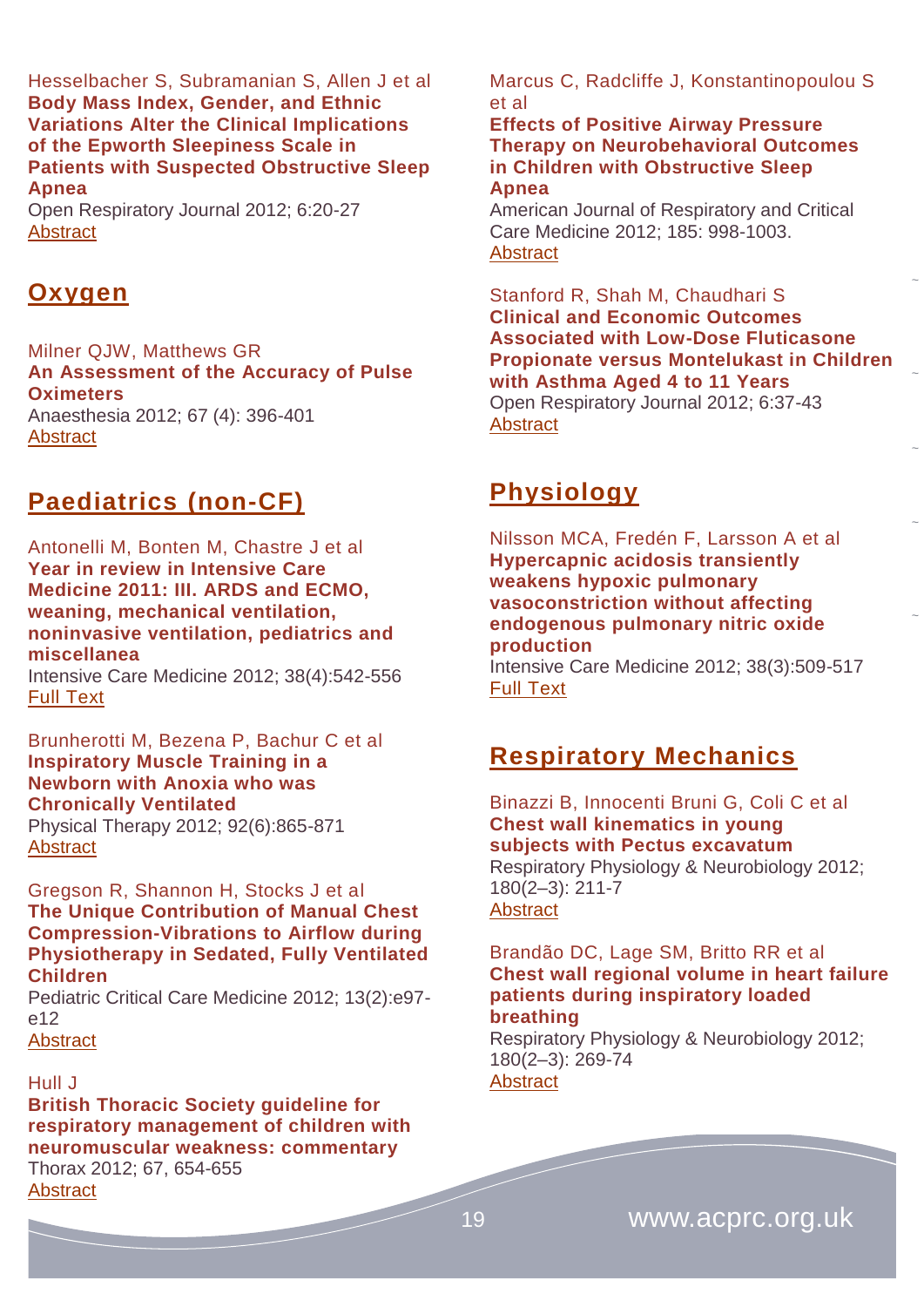#### Dominelli PB, Sheel AW

#### **Experimental approaches to the study of the mechanics of breathing during exercise**

Respiratory Physiology & Neurobiology 2012; 180(2–3): 147-61 **[Abstract](http://ac.els-cdn.com/S1569904811003557/1-s2.0-S1569904811003557-main.pdf?_tid=0801c2c7bafe3120a9006e5cbe3b54e6&acdnat=1343211334_81920d03e1f06e80c91f9c26398da1f7)** 

#### Doorduin J, Sinderby C, Beck J et al **The Calcium Sensitizer Levosimendan Improves Human Diaphragm Function**

American Journal of Respiratory and Critical Care Medicine 2012; 185: 90-95 **[Abstract](http://ajrccm.atsjournals.org/content/185/1/90.abstract)** 

McCool FD and Tzelepis GE **[Current Concepts: Dysfunction of the](http://www.nejm.org/doi/full/10.1056/NEJMra1007236)  [Diaphragm](http://www.nejm.org/doi/full/10.1056/NEJMra1007236)** New England Journal of Medicine 2012; 366: 932-942 **[Abstract](http://www.nejm.org/toc/nejm/366/10/)** 

### <span id="page-19-0"></span>**Respiratory Physiotherapy**

Cochrane collaboration **What does the Cochrane collaboration say about respiratory therapy?**  Physiotherapy Canada 2012; 64 (2): 216

### <span id="page-19-1"></span>**Seven Day & Weekend Working**

Ottensmeyer CA, Chattha S, Jayawardena S et al **Weekend physiotherapy practice in community hospitals in Canada** Physiotherapy Canada 2012; 64 (2): 178-189

### <span id="page-19-2"></span>**Sputum Clearance**

Lewis LK, Williams MT and Olds TS **The Active Cycle of Breathing Technique: A Systematic Review and Meta-Analysis** Respiratory Medicine 2012; 106(2): 155-172 **[Abstract](http://www.resmedjournal.com/article/S0954-6111(11)00378-7/abstract)** 

### <span id="page-19-3"></span>**Smoking Cessation**

Pignataro R, Ohtake P, Swisher A et al **The Role of Physical Therapist in Smoking Cessation: Opportunities for Improving Treatment Outcome** Physical Therapy 2012; 92(5):757-766

**[Extract](http://ptjournal.apta.org/content/92/5/757.extract)** 

### <span id="page-19-4"></span>**Surgery**

### <span id="page-19-5"></span>**Cardiothoracic Surgery**

Armstrong HF, Garber CE, Bartels MN **Exercise testing parameters associated with post lung transplant mortality** Respiratory Physiology & Neurobiology 2012; 181(2): 118-22 [Abstract](http://ac.els-cdn.com/S1569904812000432/1-s2.0-S1569904812000432-main.pdf?_tid=15bcf379c47f93b04ef7bac9c7c8afe3&acdnat=1343213228_21b9026ca7f85f58308ea752952294a8)

Aversano T, Lemmon CC, Liu L, for the Atlantic CPORT Investigators **Outcomes of PCI at Hospitals with or without On-Site Cardiac Surgery** 

New England Journal of Medicine 2012; 366:1792-1802 **[Abstract](http://www.nejm.org/toc/nejm/366/19/)** 

Filbay S, Hayes K, Holland A **Physiotherapy for patients following coronary artery bypass graft (CABG) surgery: Limited uptake of evidence into practice** 

[Physiotherapy Theory and Practice](http://www.ingentaconnect.com/content/apl/uptp) 2012; 28(3): 178-187 **[Abstract](http://www.ingentaconnect.com/content/apl/uptp/2012/00000028/00000003/art00002)** 

20 www.acprc.org.uk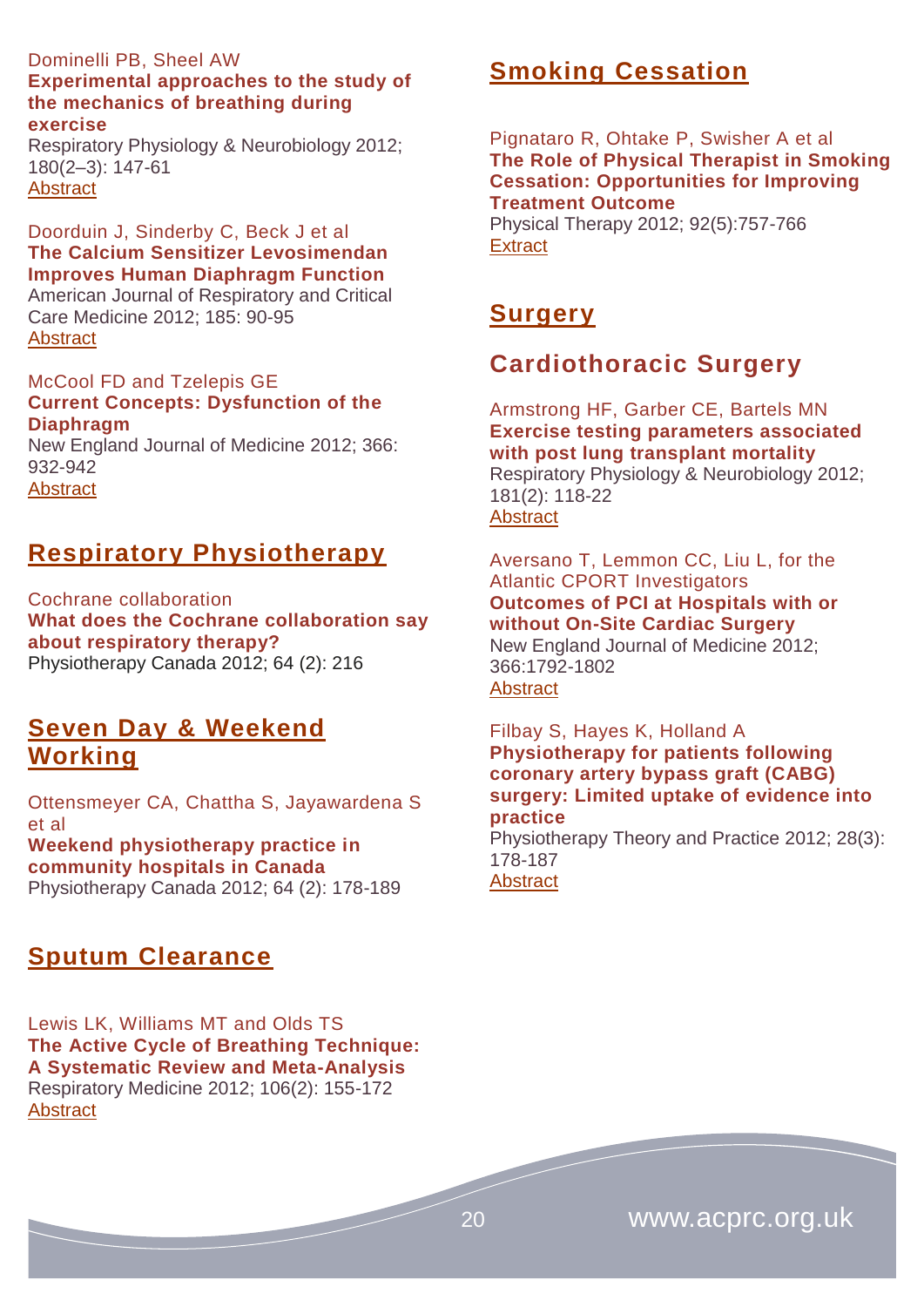#### Freitas ERFS, Soares BGO, Cardoso JR et al **Incentive spirometry for preventing pulmonary complications after coronary artery bypass graft**

Cochrane Database of Systematic Reviews 2007, Issue 3. Art. No.: CD004466. DOI: 10.1002/14651858.CD004466.pub2 (updated) **[Abstract](http://summaries.cochrane.org/CD004466/the-use-of-incentive-spirometry-for-preventing-pulmonary-complications-in-adults-people-undergoing-coronary-artery-bypass-graft-surgery)** 

#### Lamy A, Devereaux P, Prabhakaran D et al. for the CORONARY Investigators **Off-Pump or On-Pump Coronary-Artery Bypass Grafting at 30 Days**

New England Journal of Medicine 2012; 366:1489-1497 **[Abstract](http://www.nejm.org/toc/nejm/366/16/)** 

Makkar RR, Fontana GP, Jilaihawi H et al. for the PARTNER Trial Investigators **Transcatheter Aortic-Valve Replacement for Inoperable Severe Aortic Stenosis** 

New England Journal of Medicine 2012; 366:1696-1704 **[Abstract](http://www.nejm.org/toc/nejm/366/18/)** 

Olsén M, Anzén H

**Effects of training interventions prior to thoracic or abdominal surgery: a systematic review** Physical Therapy Reviews 2012; 17 (2): 124-131

**Abstract** 

#### Ray WA, Murray KT, Hal Kl et al A**zithromycin and the Risk of Cardiovascular Death**

New England Journal of Medicine 2012; 366:1881-1890 **[Abstract](http://www.nejm.org/toc/nejm/366/20/)** 

#### [Tamayo](http://www.jccjournal.org/article/S0883-9441(11)00155-9/abstract) E, [Álvarez](http://www.jccjournal.org/article/S0883-9441(11)00155-9/abstract) F, [Martínez-Rafael](http://www.jccjournal.org/article/S0883-9441(11)00155-9/abstract) B et al **Ventilator-Associated Pneumonia is an Important Risk Factor for Mortality after Major Cardiac Surgery**

Journal of Critical Care 2012; 27 (1): 18-25 [Abstract](http://www.jccjournal.org/article/S0883-9441(11)00155-9/abstract)

### <span id="page-20-0"></span>**General Surgery**

[Biere](http://www.thelancet.com/search/results?fieldName=Authors&searchTerm=Surya%20SAY+Biere) S, [Henegouwen](http://www.thelancet.com/search/results?fieldName=Authors&searchTerm=Mark%20I+van%20Berge%20Henegouwen) M, [Maas](http://www.thelancet.com/search/results?fieldName=Authors&searchTerm=Kirsten%20W+Maas) K et al **Minimally invasive versus open oesophagectomy for patients with oesophageal cancer: a multicentre, openlabel, randomised controlled trial** The Lancet 2012; [379\(9829\)](http://www.thelancet.com/journals/lancet/issue/vol379no9829/PIIS0140-6736(12)X6020-3):1887 – 1892 **[Abstract](http://www.thelancet.com/journals/lancet/article/PIIS0140-6736(12)60516-9/fulltext)** 

#### Guenther U, Weykam J, Andorfer U et al **Implications of Objective vs Subjective Delirium Assessment in Surgical Intensive Care Patients**

American Journal of Critical Care 2012; 21(1):e12-e20 [Abstract](http://ajcc.aacnjournals.org/content/21/1/e12.abstract)

#### Guimarães MMF, El Dib RP, Smith AF et al **Incentive spirometry for prevention of postoperative pulmonary complications in upper abdominal surgery**

Cochrane Database of Systematic Reviews 2009, Issue 3. Art. No.: CD006058. DOI: 10.1002/14651858.CD006058.pub2 (April 2012) **[Abstract](http://summaries.cochrane.org/CD006058/incentive-spirometry-is-for-prevention-of-postoperative-pulmonary-complications-after-upper-abdominal-surgery)** 

#### Kasotakis G, Schmidt U, Perry D et al **The surgical intensive care unit optimal mobility score predicts mortality and length of stay**

Critical Care Medicine 2012; 40(4): 1122-1128 **[Abstract](http://journals.lww.com/ccmjournal/Abstract/2012/04000/The_surgical_intensive_care_unit_optimal_mobility.10.aspx)** 

Matos CMP, Moraes KS, França DC et al **Changes in breathing pattern and thoracoabdominal motion after bariatric surgery: A longitudinal study** Respiratory Physiology & Neurobiology 2012; 181(2): 143-7 [Abstract](http://ac.els-cdn.com/S1569904812000572/1-s2.0-S1569904812000572-main.pdf?_tid=4b24d4c7057937b2fd3bbad3eec71bb2&acdnat=1343213647_611dd7271f04c53a9be5f92623edbd48)

Schneider C, Fertman J, Mies J et al **Short-Term Prognosis of Critically Ill Surgical Patients: The Impact of Duration of Invasive Organ Support Therapies**  Journal of Critical Care 2012; 27 (1): 73-82 **[Abstract](http://www.jccjournal.org/article/S0883-9441(11)00219-X/abstract)**